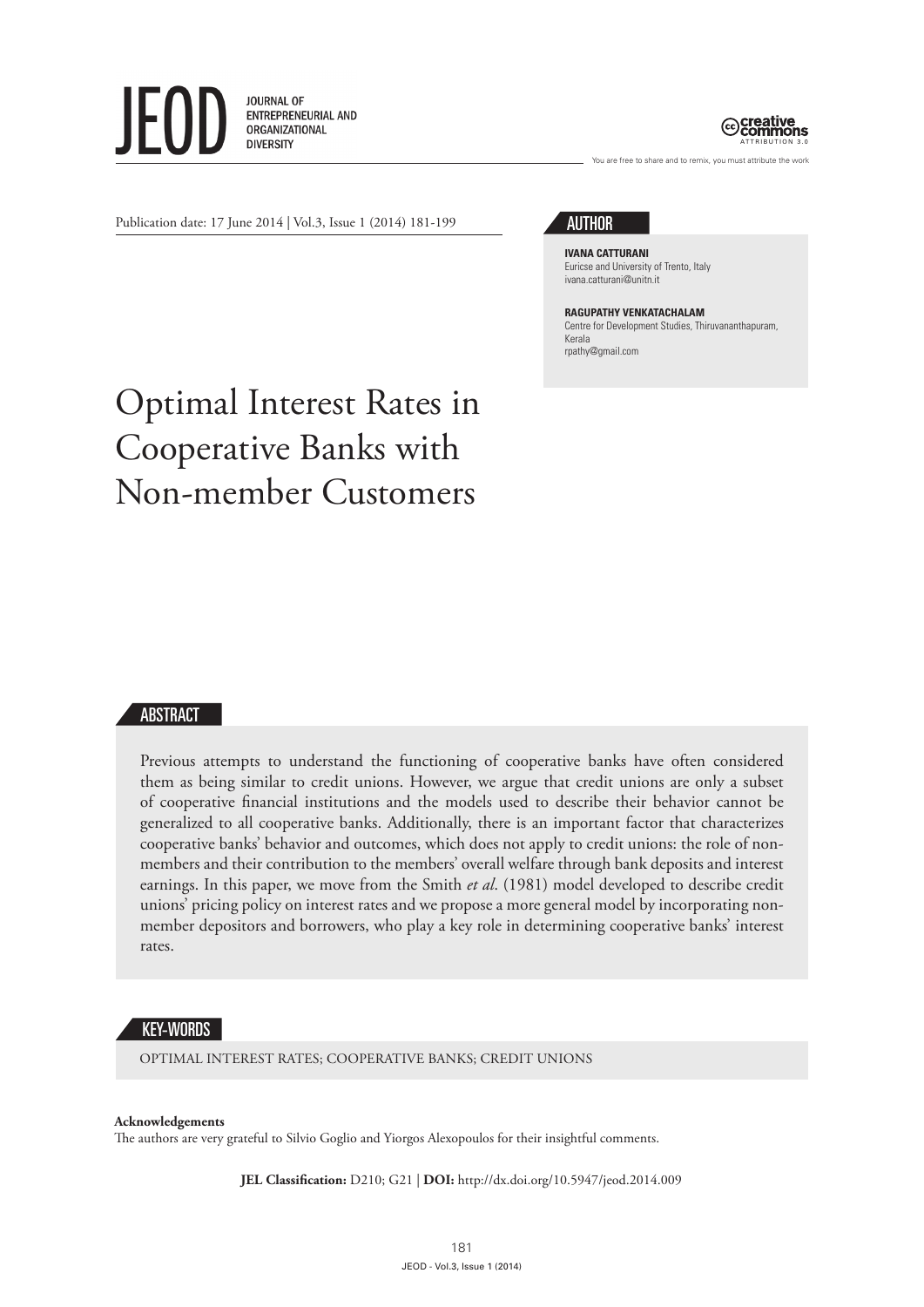#### **1. Introduction**

The literature has widely discussed the role of cooperative banks<sup>1</sup> (CBs) in local development, as well as their contribution in mobilizing local savings and expanding access to credit to both households and small businesses (Petersen, 1995; Berger *et al*., 1999; DeYoung *et al*., 1999; Bonaccorsi di Patti and Gobbi, 2001; Goglio, 2009). It is pivotal to better understand how these institutions function, as well as the associated outcomes, in order to then study their impact on the economic and banking system. CBs can be viewed as financial intermediaries whose stated main goal is to increase their members' welfare and whose owners (the members) do not always receive dividends from their shares<sup>2</sup>. According to these facts, it is rather obvious that CBs cannot be generically classified as "for-profit" banks; hence, they are usually treated as "not-for-profit" banks. However, "not-for-profit" banks are a heterogeneous group of institutions. Various types of not-for-profit banks include: mutual saving banks, mutual savings and credit unions in the United States (US), building societies and credit unions in the United Kingdom (UK), and cooperative banks in Europe, such as *Raiffeisen* and *Volksbank*. Among not-for-profit banks, the most common types are cooperative banks (including in this case also *Banche Popolari* and *Volksbank*) and credit unions.

Since these banks are not profit-driven, understanding and precisely defining their objectives for the purposes of theoretical investigation becomes an interesting and challenging task. In this paper, we attempt to describe how cooperative banks manage to provide privileges to its members, who form the bank's ownership structure. In particular, we are interested in understanding the magnitude of member benefits received for deposits or loans, compared to non-members. These member benefits include preferential treatment through favorable interest rates both on loans and deposits. In this paper, we restrict our focus to the monetary aspects of member benefits, which include preferential treatment through both better terms and favorable interest rates on loans as well as deposits. However, non-monetary social benefits can be appropriately introduced into this framework, if so desired.

Unlike cooperative banks, which are recognized as banks, credit unions are more challenging to define. According to the Oxford Dictionary of Economics (2009), a bank is defined as a financial institution whose main activities are borrowing and lending money. Does this properly define credit unions? As defined by Berthoud and Hinton (1989), credit unions are "cooperative societies that offer loans to their members out of the pool of savings that are built up by members". By being suppliers of loans and collectors of deposits, credit unions can be considered financial institutions, yet not actually banks. Accordingly, the US Federal Reserve defines credit unions as depository institutions, not banks, thus does not supervise or regulate them.

Contrarily in the UK, the Prudential Regulation Authority regulates credit unions. However, the bank of England clearly states that credit unions are not the same as banks. According to its definition expressed

<sup>1</sup> In this paper, the expression "cooperative banks" is used interchangeably with and as shorthand of "cooperative financial institutions". In the case of Italy, Germany and Austria, *Banche di Credito Cooperativo* and *Raiffeisen* are usually included in the broader set of cooperative banks. Dissimilarly, given the difference in the dividends redistribution policy and the fact of not being subject to mutuality requirements (at least in the Italian case), *Banche Popolari* as well as *Volksbanks* are not considered into the cooperative banks group, at least for the purpose of this paper.

<sup>2</sup> As an example, in the case of Italian *Banche di Credito Cooperativo* (BCCs), the Italian Civil Code Art. 2514 establishes that BCCs cannot distribute dividends on the subscribed capital superior to the maximum interest of postal bonds increased by 2.5 per cent. This limit regards "dividends." Moreover, these cooperatives cannot distribute reserves to user-members and in case of dissolution; they shall return all their assets to the mutual funds for the promotion and the development of cooperation (Fici, 2010).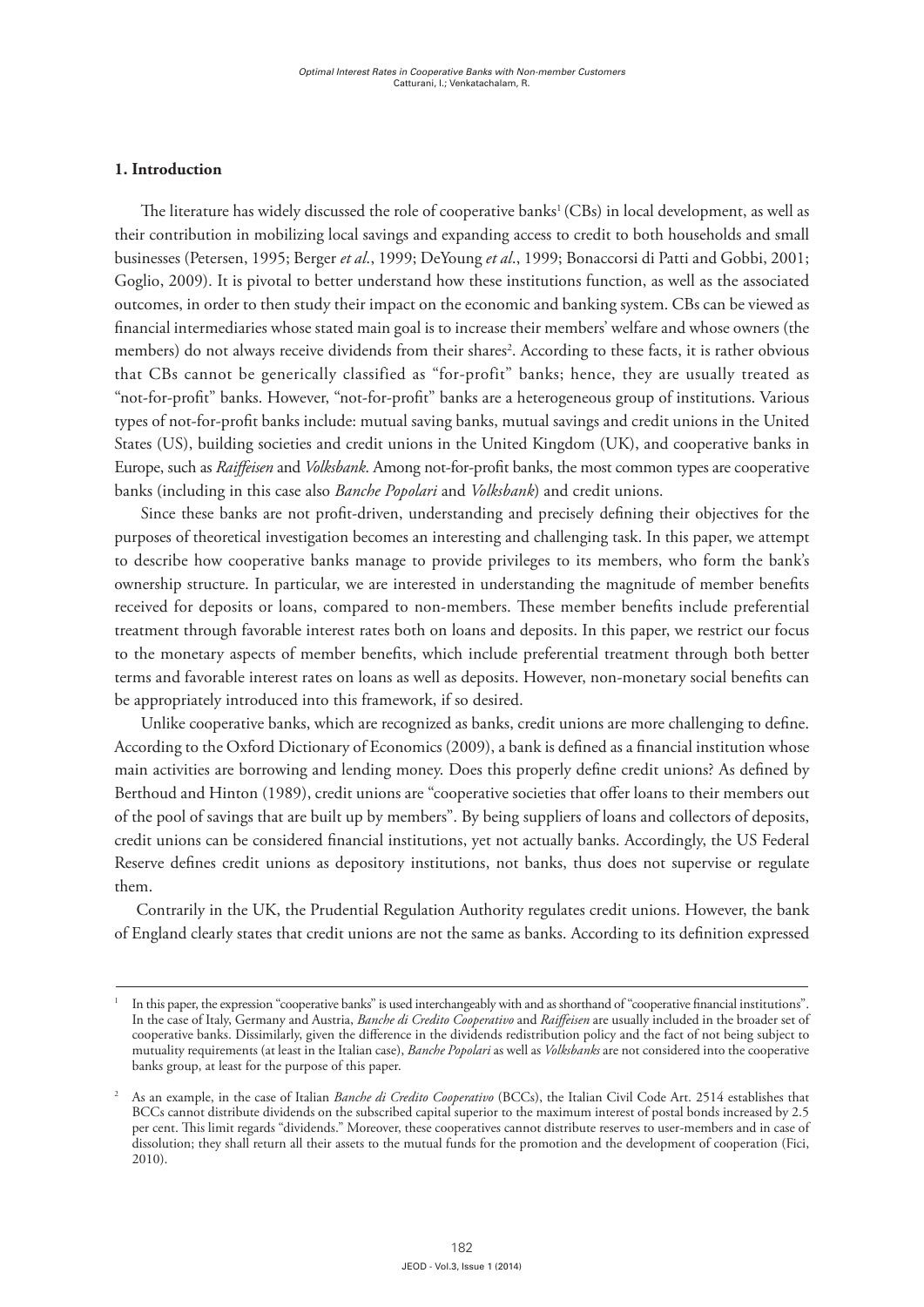by Muqtadir (2013), credit unions are "mutual societies that are run as financial cooperatives. They are community based organizations […] set up for the benefit of a particular group or community that share a common bond. This common bond might be living or working in certain area, belonging to a particular organization, or working for a certain employer". Figure 1 attempts to graphically capture the discussion above.





objective function. In contrast, cooperative banks usually include non-member customers in addition to its members. The differing characteristics of these two bank types imply that we cannot analyze and understand their activities through using a restrict model. In this paper, we attempt to modify a model of credit union behavior by generalizing it so as to incorporate additional characteristics that are specific to CBs. We are interested in understanding the problem of interest rate determination while preferential member treatment is present. This is important because the presence of non-member customers introduces new complexities in the optimal problem setting to define members' privileges. Non-members indirectly contribute to financing members' privileges since, at least in theory, they pay relatively higher interest rates on loans compared to members. They also provide the bank with deposits. Higher shares of non-members on loans compared to members. They also provide the bank with deposits. Higher shares of non-members presence of non-members internets. They also provide the bank with deposits, I fight shares of non-members  $\frac{1}{2}$ result in more resources for members. CBs not only have to deal with the member-to-non-member antagonism, but also with the internal battle of benefit distribution between borrowers and depositors. Given that their business is strictly catered only to members, credit unions can be viewed as a special case of cooperative financial institutions - one without non-member customers. The absence of non-member customers could reduce the agency problem<sup>3</sup>; in terms of modeling, it simplifies the bank's

The extent to which members forgo the option of taking more loans instead of receiving better privileges would depend on their own demand for loans. In our framework, the amount of loans borrowed will determine each member's preference for either a borrower- or depositor-oriented policy on interest rates. It is the CB's responsibility to set appropriate interest rates on loans and deposits in order to be incentive compatible and to distribute the available resources between the two groups of members (borrowers and depositors). In order to do so, we need to consider three different relationships, paired with their motivations:

different relationships, paired with the international motivations:  $\frac{1}{2}$ 

<sup>3</sup> Referring to Figure 1, in Alexopoulos *et al*. (2013) the absence of non-members will reduce the number of principals controlling both the board of directors and the manager and will mitigate the agency problem.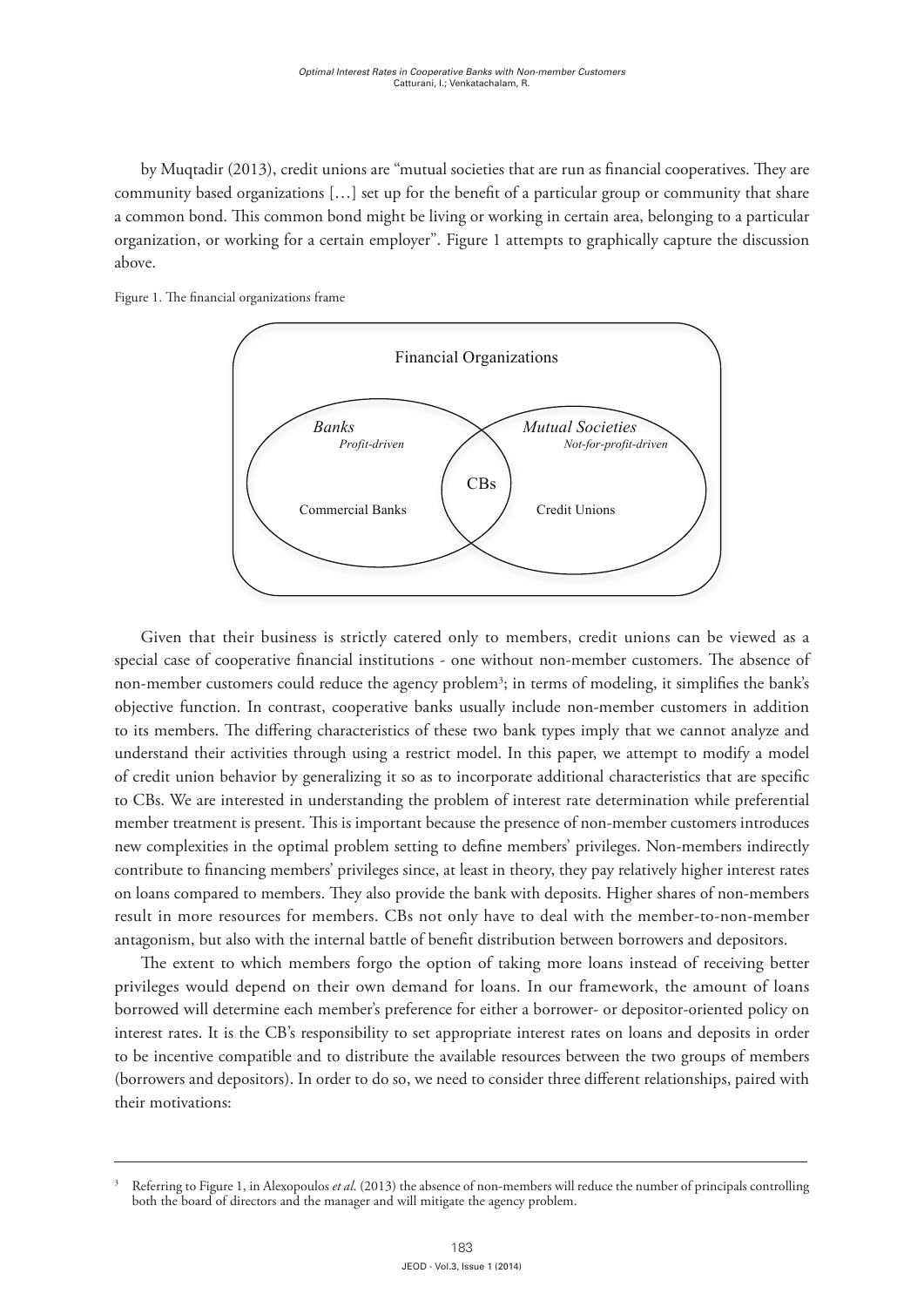- 1. *Customers vs. non-customers*: The decision of the customers to approach cooperative banks, rather than financial intermediaries, is often motivated by financial conditions (for simplicity we consider the case of better interest rates) for both loans and deposits<sup>4</sup>.
- 2. *Members vs. non-members*: Among customers, members need to be repaid for their role in the ownership of the CB. This is typically in terms of better interest rates and not through dividend payments, in lines with their "not-for-profit" motive.
- 3. *Borrowers vs. Depositors*: Among members, the distribution of the welfare gains between the two categories (borrowers and depositors) also matters. The eventual magnitudes of privilege (i.e., terms for loans and deposits) will depend on which member category forms the majority.

There are models describing how credit unions set their interest rates to compensate members (Smith *et al.*, 1981; Emmons and Mueller, 1998; Emmons and Schimd, 2002). To the best of our knowledge, general models describing the activities of all types of cooperative banks are not available. In this paper, we attempt to develop a baseline normative model, which can be extended to incorporate additional features. The questions that we try to address are: What are the optimal interest rates (for loans and deposits) for a welfare-maximizing cooperative bank that privileges its members, and on what do they depend? Second, how do these interest rates change according to the distribution of members (i.e. whether borrowers or depositors represent the majority group)?

The paper is organized as followed: Section 2 surveys the relevant literature, in particular, those comparing cooperative banks and credit unions. Section 3 presents some broad empirical patterns regarding the pattern of member shares across countries. Section 4 defines the theoretical model, then Section 5 comments on the main findings. Section 6 closes through further discussion and suggesting possible extensions of the model.

#### **2. Cooperative banks and credit unions: A literature review**

In order to address the questions concerning the pricing decision of CBs, it is important to understand their peculiarities and specific goals. As noted in Smith *et al*. (1981, p. 519), two characteristics distinguish credit unions from other types of banks: (i) the members are simultaneously bank owners, customers of the outputs and suppliers of the inputs, and (ii) both the demand and the supply sides are transacted within the same enterprises, since the bank includes both member-borrowers and member-depositors. These characteristics could be applied to CBs as well when dealing solely with members. Given their ownership structure, CBs cannot be considered profit maximizers. Pantaleoni (1898; 1924) raised the issue concerning cooperative enterprises' aim by arguing that cooperatives were not charitable institutions, but instead driven by their members' selfish expectations. Member welfare lies at the core of cooperative actions. According to standard microeconomic theory, under perfect competition, cooperatives will not be able to maximize consumer and producer surplus since they do not explicitly focus on profit maximization.

There might be other reasons as well, such as the absence of alternative options to borrow in the nearby area, low penetration of commercial banks, etc. Even in this case, these geographical constraints would mean an increase in transaction costs (and opportunity costs) for the customer, thus should be added while comparing various banks' costs and benefits. For simplicity, we assume that the customer's decision is motivated purely by interest rate differences in the presence of substitute options.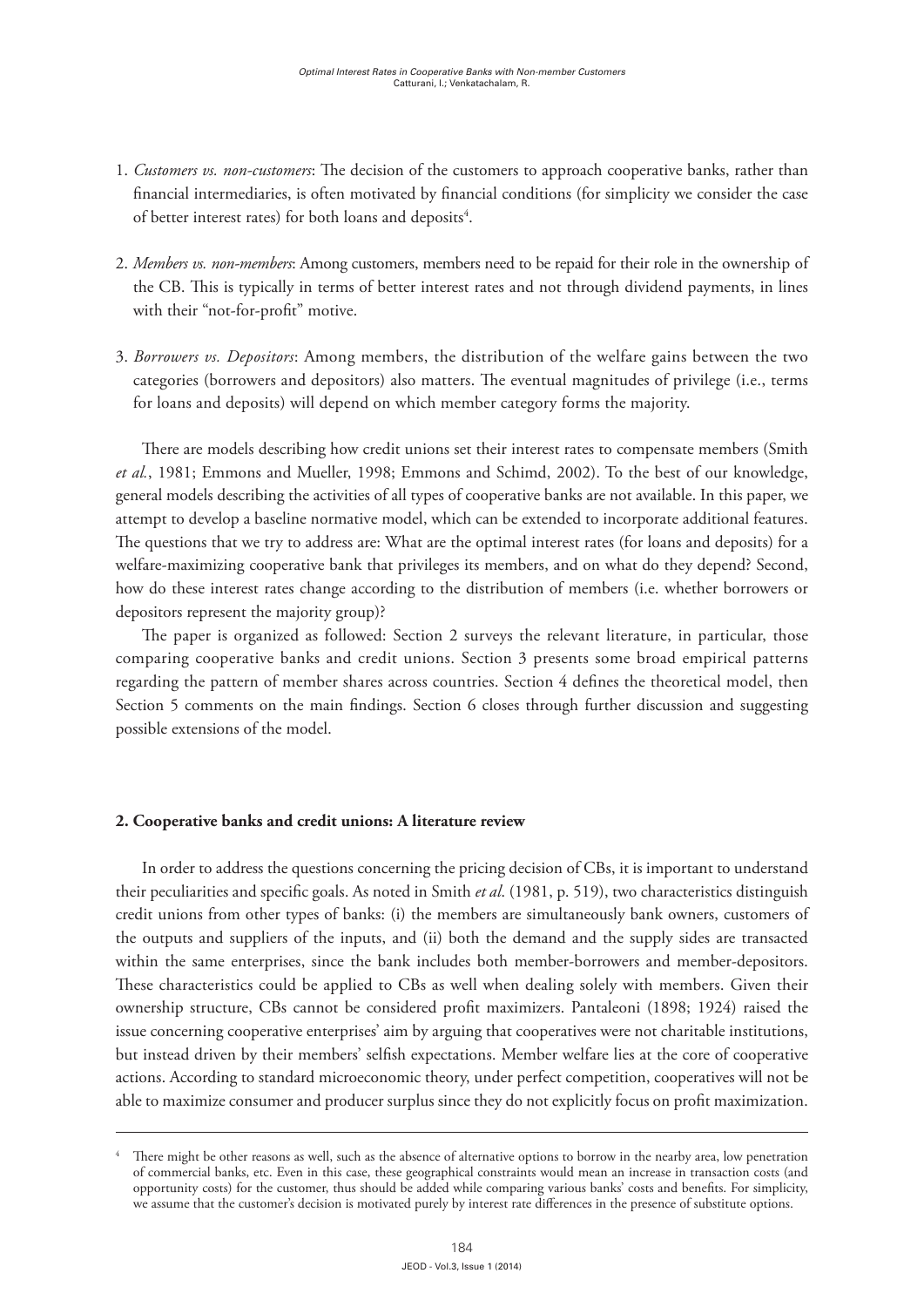Focusing on banks with a cooperative ownership structure, some authors have interpreted them as cost-minimizing enterprises (Taylor, 1977), similarly to public/state enterprises. However, this vision does not take into consideration their cooperative aim. The objective of CBs is to benefit their members, in line with their cooperative principles. The benefits accruing to the CBs' owners are not restricted to solely financial gains; CBs maximize the members' so-called wealth rather than just profits. Social factors, local development and human capital can be included in the CB's objective function. Members benefit from the public good created by CBs: the availability of a financial service. However, non-members can benefit from the availability of this public good as well, behaving as free riders.

CBs redistribute their profits through price subsidies - i.e., through lower interest rates on loans or higher interest on deposits (Hart and Moore, 1998). On the one hand, this may be seen as distorting the invisible hand in the market by distorting prices, but on the other hand, it helps CBs realize their stated objective.

However, given that the amount of resources to be redistributed is limited, a potential conflict among members can arise. This is particularly so since borrowers and depositors have not only different, but often opposing concerns. Therefore individual utility may be at the cost of another's. Even though both types of members (borrowers and depositors) may gain from better interest rates compared to non-members, there is a potential internal conflict concerning the benefit allocation. The conflict resolution is based on the prevalence of one type of member over the other (Smith *et al.,* 1981; Emmons and Schimd, 2002). When members are asked to vote in the general assembly, if the median voter shifts from borrower to depositor, the resulting benefit redistribution choice could change accordingly. Thus, the choice between keeping low interest on loans or raising the price of credit depends on the composition of the majority in the assembly (Emmons and Mueller, 1997). The decisions regarding the allocation of the surplus can ultimately be related with the interest rates charged on loans and deposits (Emmons and Schimd, 2002). While analyzing German CBs, Emmons and Mueller (1997) show that a shift in the median member from being predominantly borrower-oriented towards being predominantly lender-orientated causes a corresponding shift in the cooperative banks pricing policy. In this case, it moved from having underpriced credit towards the provision of competitively priced credit and deposit services.

While the internal quarrel between borrowers and depositors remains in the case of credit unions, the discrimination of interest rates between members and non-members disappears. This is because, in contrast to cooperative banks, credit unions do not serve non-members. According to Croteau (1963), credit unions are the purest form of cooperative financial institutions for two reasons: (i) they restrict transactions to members only, and (ii) the membership is constrained to those belonging to a common bond. Credit unions collect deposits solely from members and lend only to members. Users, management and beneficiaries are only found among credit unions' members (Ward and McKillop, 1997). In this sense, credit unions can be considered as a subset of cooperative banks, whose customers are also always members. The restriction to a common bond is a fundamental point for these banks' success, since it implies reciprocal knowledge and moral persuasion in the case of opportunistic behavior.

In the literature, the theoretical framework for credit unions setting interest rates has been well developed (Smith *et al*., 1981; Smith, 1984, 1988). Contrarily, other forms of cooperative banks have received less attention; in particular, studies emphasizing the influence of members and non-members are extremely rare.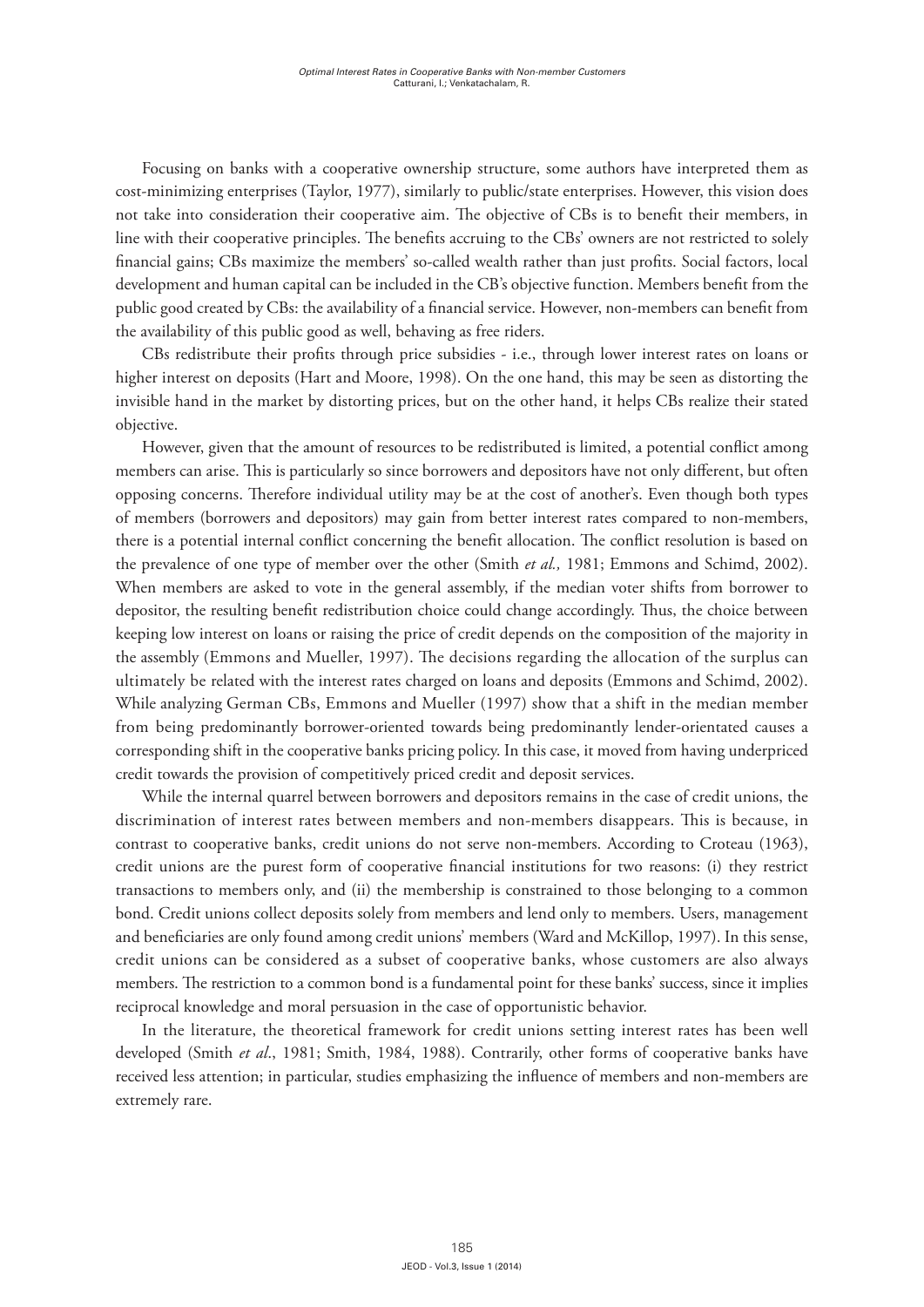#### **3. Member-to-customer ratio patterns**

Focusing on broad descriptive statistics concerning CBs across the world, it is possible to realize how much situations can vary. On the one hand, CBs are largely present in Europe, even though it is also possible to find a large number in Canada and Japan. In Europe, CBs play an important role in the economic and financial system. There are almost 4,000 European CBs with 71,000 branches and more than 200 million customers, mainly consumers, communities and small and medium-sized enterprises (SMEs) (EACB, 2013). Among customers, more than 50 million are members, while 180 million are non-members<sup>5</sup>. CBs around the world show substantial differences in terms of their spatial characteristics and lending models. In some countries, such as Italy, CBs have remained small and local with an internal decision board of directors; in others, as in the case of the Netherlands, CBs are integrated in a vertical structure, where the decisional autonomy of each bank is very restricted.

Credit unions, on the other hand, are mainly located in the Anglo-Saxon world. At the end of 2012, there were almost 53,000 credit unions spread over 101 countries around the world, with more than 200 million members. The countries with the most credit union activity are highly diverse. They range from the US, with the highest number of members at 92 million and possessing a 45.4 per cent penetration share, to Canada with a share of 43.7 per cent penetration, to others, such as Kenya (penetration share equal to 19.5%), South Korea (16.5%), Mexico (4.9%), Brazil (3.4%) and India (2.5%) (see footnote 5).

Focusing on CBs, the "member-to-customer ratio" greatly varies among European countries. Data collected for the CBs Federation bodies show that while the Dutch *Rabobank* has roughly 71,000 customers per bank, the German DZ has around 23,000 customers. The ratio is more than five-to-one in the first case, while it falls to two-to-one in the second case. In Austria, the *Raiffeisen* group is nowadays owned by circa 1.7 billion members, who represent 20 per cent of the population in 2013. The share of customers is slightly higher, reaching 43 per cent. Focusing on data collected at the single bank level and comparing Austrian figures in 2004 and 2009, the ratio fell and the number of non-member customers grew faster than that of members, while in Germany the opposite happened. In the case of Italy, the ratio was decreasing at least until 2007, whereas it started increasing again after 2009. Finally, it has to be noted that in some countries such as Belgium and Ireland, CBs count only members as customers, as in the case of credit unions. On the contrary, Slovenia and Luxemburg show the lowest member-to-customer ratios among European countries, as seen in Table 1.

<sup>5</sup> Although it would be helpful to draw a more precise frame of the phenomenon described by including data on the proportion of members vs. non-members, both for borrower and depositors, this paper does not have the ambition of describing real optimal rate decisions. It instead aims to define an abstract model that gives some hints as to the determinants of various interest rates.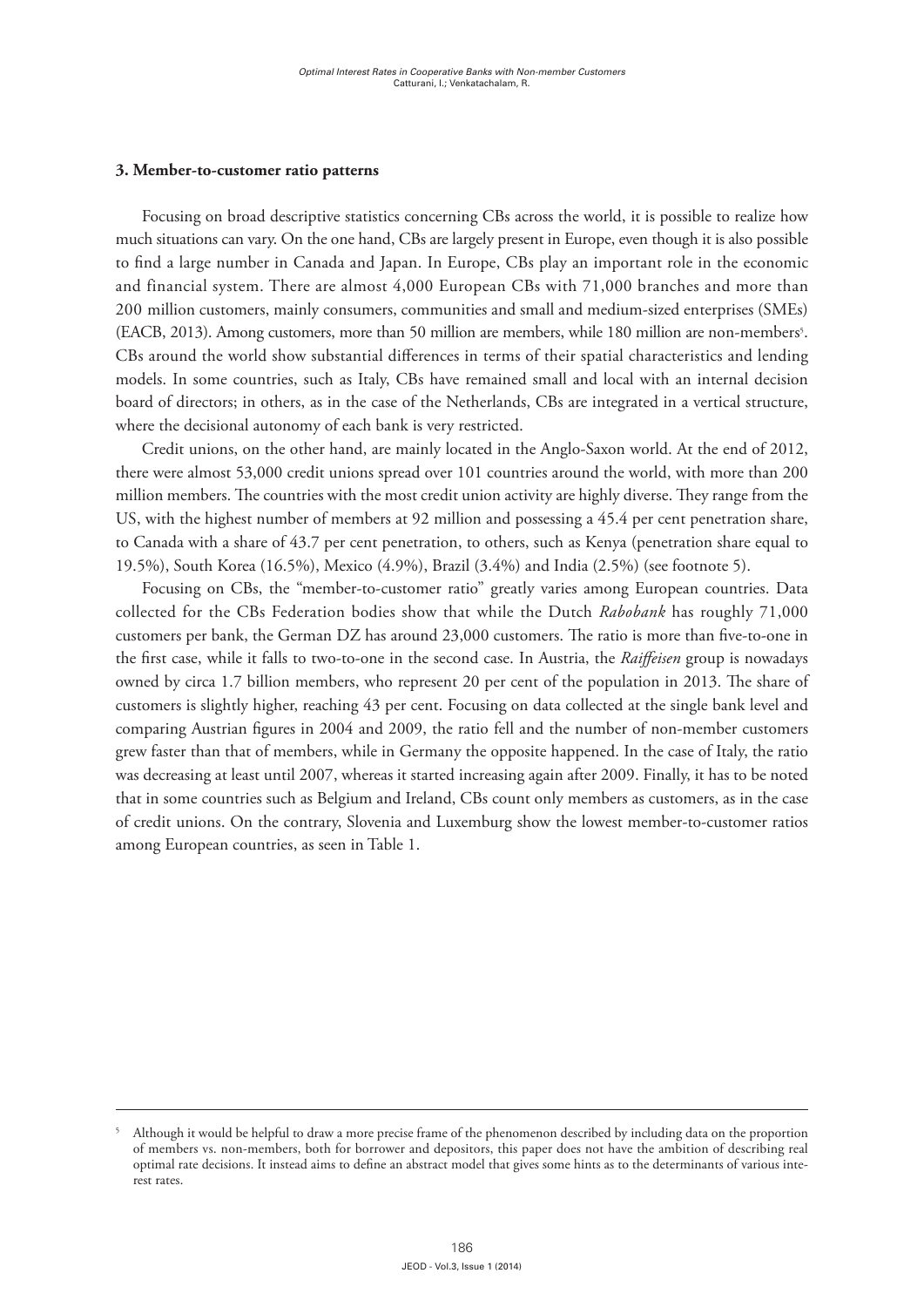|                     | 2004  | 2005  | 2006  | 2007 | 2008 | 2009 | 2010 | 2011  | Average<br>per<br>country |
|---------------------|-------|-------|-------|------|------|------|------|-------|---------------------------|
| Austria             | 69,4  | 69,4  | 45,5  | 67,0 | 66,5 | 66,5 | 67,5 | 48,0  | 63,4                      |
| Belgium             |       |       | 100,0 |      |      |      |      |       | 100,0                     |
| Bulgaria            | 1,2   | 0,9   | 0,8   | 1,0  |      | 63,0 |      |       | 13,4                      |
| Cyprus              | 0,1   | 0,1   | 89,2  |      | 50,0 | 86,0 |      |       | 45,1                      |
| Denmark             | 56,1  | 52,5  | 52,5  |      |      | 53,0 | 50,0 |       | 48,5                      |
| Germany             | 51,7  | 52,4  | 53,3  | 54,0 | 54,0 | 55,0 |      |       | 53,4                      |
| Spain               | 17,4  | 18,5  | 19,4  | 19,0 | 20,0 | 21,0 |      |       | 19,2                      |
| Finland             | 35,6  | 36,5  |       | 33,5 | 30,0 | 31,0 | 31,0 | 40,0  | 33,9                      |
| France              | 38,9  | 38,9  | 37,2  | 45,3 | 47,3 | 54,0 | 50,5 | 71,0  | 45,2                      |
| Greece              | 100,0 | 100,0 | 100,0 |      |      |      |      | 54,0  | 88,5                      |
| Hungary             | 50,0  | 50,0  | 25,0  | 23,0 | 14,0 | 11,0 | 11,0 |       | 26,3                      |
| Ireland             | 100,0 |       |       |      |      |      |      |       | 100,0                     |
| Italy               | 31,8  | 33,2  | 14,8  | 14,0 |      | 15,0 | 19,0 |       | 21,5                      |
| Japan               |       |       |       | 19,0 | 19,0 |      |      |       | 19,0                      |
| Lithuania           | 99,0  | 99,2  | 99,2  | 99,0 |      | 99,0 |      | 100,0 | 99,2                      |
| Luxemburg           | 3,9   | 3,8   | 4,6   | 5,0  |      | 5,0  | 6,0  |       | 4,7                       |
| Netherland          | 16,2  | 17,2  | 18,2  | 18,0 |      | 23,0 |      |       | 18,5                      |
| Poland              | 23,8  | 23,8  | 23,8  | 24,0 |      |      |      |       | 23,9                      |
| Portugal            | 18,8  | 25,0  | 33,3  | 15,0 | 25,0 | 35,0 |      | 34,0  | 26,6                      |
| Romania             | 100,0 | 75,5  | 68,8  |      |      |      |      |       | 81,5                      |
| Slovenia            |       |       | 0,1   |      |      |      |      |       | 0,1                       |
| Sweden              | 100,0 | 100,0 | 83,2  |      |      |      |      |       | 94,4                      |
| Switzerland         | 62,5  | 45,2  | 45,7  |      |      |      |      |       | 51,1                      |
| United<br>Kingdom   |       |       |       | 50,0 | 25,0 | 38,0 | 39,0 | 46,0  | 39,6                      |
| Average per<br>year | 48,1  | 44,5  | 42,9  | 34,6 | 39,4 | 46,9 | 44,7 | 61,6  | 46,5                      |

#### Table 1. European CBs member- to-non-member ratios

**TABLE 1. EUROPEAN CBS MEMBER- TO-NON-MEMBER RATIOS**

Source: EACB, key statistics, various years

Note: Ratios are presented in percentage values

# A commonly recognized core objective for CBs is to improve member wealth through **4. A framework for assessing CB member benefits**

A commonly recognized core objective for CBs is to improve member wealth through offering more favorable financial conditions. However, the challenge is to translate this formally into an objective function, as *4.1 Customers vs. non-customers* involves three dimensions that ought to be considered.done in conventional microeconomics. This exercise turns out to be a bit more complex than usual and it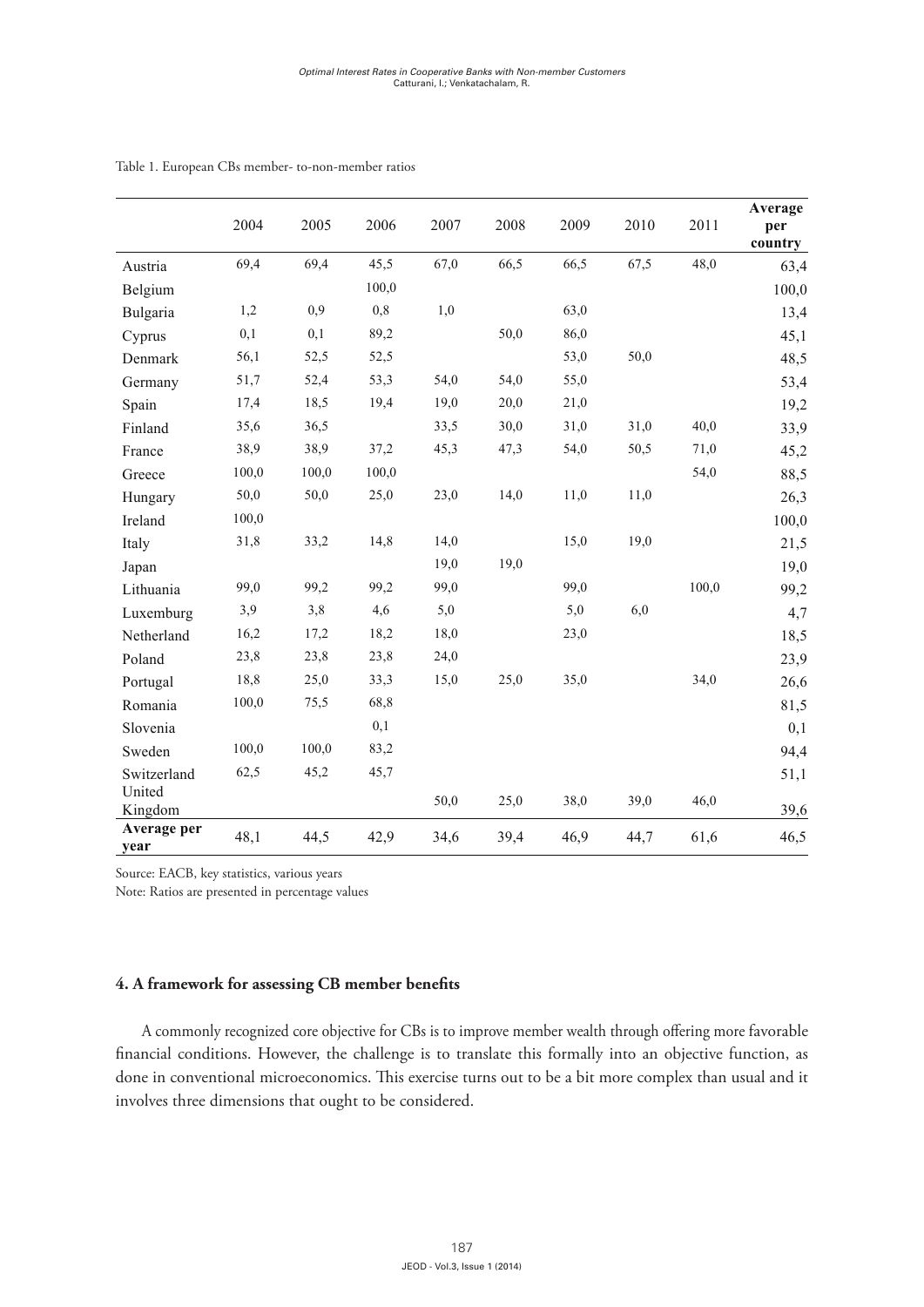#### *4.1. Customers vs. non-customers*

First, the CBs need to be competitive in the market for long-run survival. In order to attract customers, the interest rates offered by CBs should be more favorable than those offered by commercial banks. That is, an economizing borrower or depositor will decide to become a CB customer if he receives at least the same, if not better, financial conditions than the outside option offers (e.g. other commercial banks)6 . Thus, in order to be competitive, the best strategy is to offer better financial conditions than competitors. However, some customers might not have an outside option at all, or the search and access costs associated with these options may not be zero. It is such for instance in small villages, where the local CB is the only existent financial institution. In order to evaluate the profitability of the CB's offer, the interest rate in this case would need to be considered as a composite term to capture these costs as well. In this paper, we assume that the outside option is available, since these mentioned considerations are not central to our story.

#### *4.2. Members vs. non-members*

The second dimension is the guarantee that preferential treatment will be given to members (our model translates special treatment into more profitable interest rates for members, acknowledging that other incentives can also play a role). On the one hand, from a purely risk point of view, even though the members are less-profitable<sup>7</sup>, they are more secure given the lower asymmetry of information regarding the CB's lending risks. On the other hand, non-member customers are charged higher interest rates on loans and lower interest rates on deposits compared to members. They are more profitable but less safe, given that the CBs have less information about their risks when compared to members<sup>8</sup>. Therefore CBs ought to set interest rates for non-members that will enable them to be competitive in the market while at the same time attract enough profitable customers. The profit can be used to reward members in terms of better financial conditions. Moreover, non-members should not be indiscriminately considered as a riskier group, since soft information may sometimes be available even in their case. Given the differential terms provided for non-members, all else (including risk) being equal, it is possible to view members as "rent-seekers*"* who extrapolate value from "others".

Given this, the proportion between members and non-members in the total customer pool becomes strategically important choices made by the CBs, particularly those concerning interest rates. This is so because members gain from the CB's lending activities to non-member customers, who pay higher interest rates on loans. These gains are not redistributed as profits, but translate into better terms for members. In some cases, the proportion of financial activities addressed to members and to non-members is given by

<sup>6</sup> For customers moved by altruistic behavior, offering the same conditions as competitors is enough since they would receive benefits through a not-for-profit organization in se.

<sup>7</sup> This is strictly from the perspective of CBs as a profit-oriented entity. They are less profitable since they pay lower interest rates than other customers and receive better terms on deposits. They receive a compensation for their participation in the risky capital of the CB, while the capital invested is a small amount.

This pertains largely to the soft information regarding the risks that are involved. CBs often operate on the strength of being able to collect soft information regarding their members. Here we consider non-members to be from outside the member community and on whom soft information is not readily available. Nowadays it is also difficult to collect soft information on members for various reasons, such as softer community links, larger membership and privacy laws. However, *ceteris paribus*, members can still be considered less risky since they are also CB owners.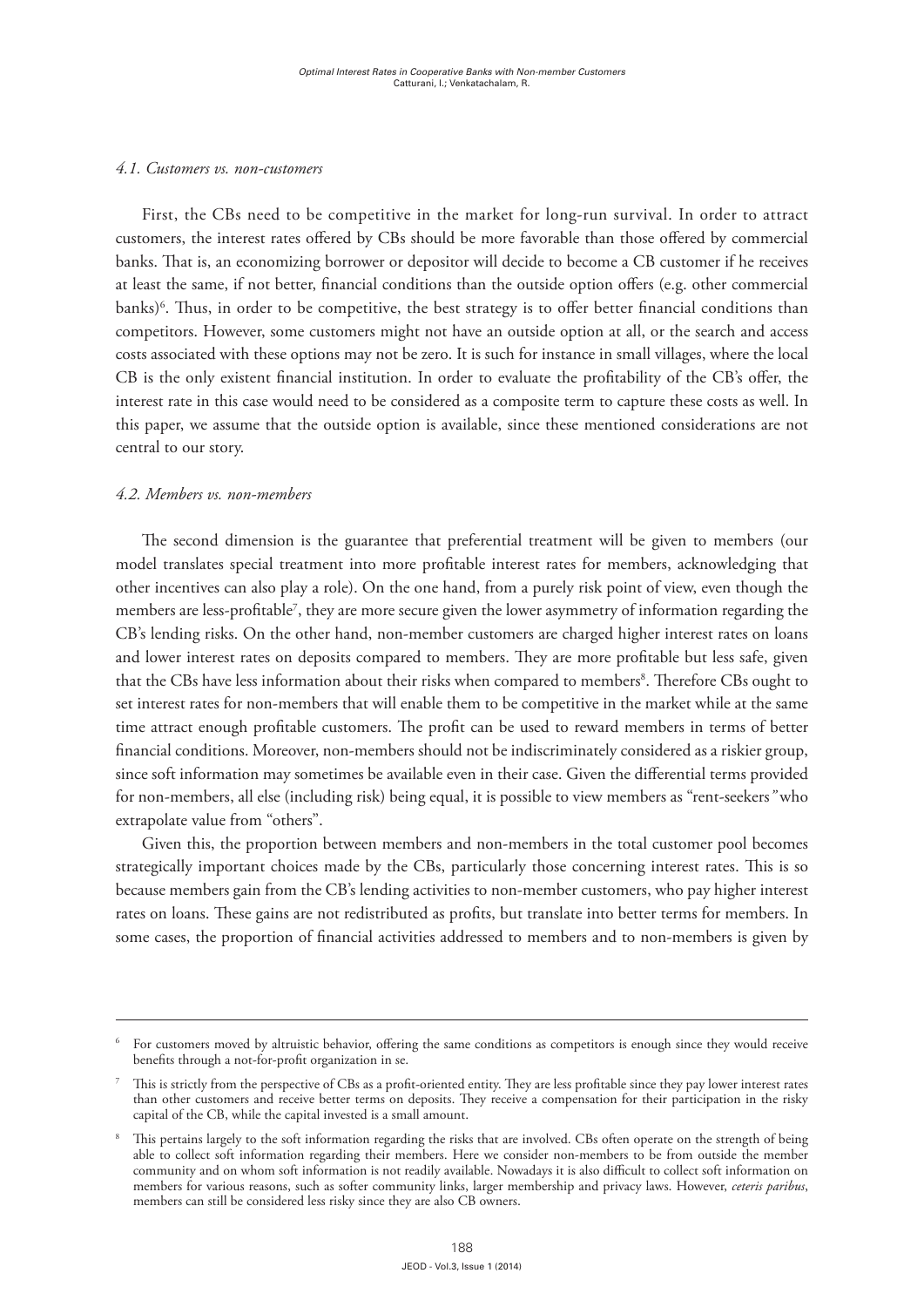existing norms<sup>9</sup>. The most extreme case is credit unions.

In order to become members, the customers should receive incentives of better financial conditions, especially on loans. According to this, one would reason that even a minor improvement or gain, net of entry costs, should push customers to apply for membership. However, according to the data shown above, being a member may not always be appealing or possible. The reason for this counterintuitive evidence could be that customers are not always eligible to become members according to national rules (for instance, in Italy the customer must live within the CB's reference area to be eligible). It seems that these non-member customers still prefer to be a customer of a CB rather than move to a commercial bank. This could be partly because CBs provide better terms on loans and deposits as compared to other outside options, even for non-members. Another prominent factor may relate to aspects such as the CB's spatial proximity, familiarity and effective marketing.

#### *4.3. Borrowers vs. depositors*

The third dimension is related to the nature of the financial relationship that members have with their CB. A member, in principle, can be both a borrower and a depositor. The relative bargaining power of these groups within CBs depends on the number of members of each type - i.e., the majority of either borrowers or depositors, since decision-making follows the "one-head, one-vote" rule. As pointed out by Emmons and Schimd (2002), the goals of these two groups are often opposing. CBs redistribute benefits to members mainly through preferential interest rate policies. The borrowers get benefits via a reduction in the interest on loans, which in turn will cause a reduction in the CB's earnings. The depositors ask for benefits through an increase in the interest rates on deposits, which in turn increase banking costs. The reduction in bank earnings could lead to a reduction in the interest rate paid to depositors as well. An increase in the interest rates paid on deposits would increase the expenditures and could result in higher interest rates on loans.

CBs' management (or the relevant decision-making body - i.e. the board of directors) have to decide which of the two groups will receive relatively more benefits for their membership. They have some discretion when it comes to deciding whether to increase the interest rates on members' deposits (rewarding depositors), or to reduce the interest rates on loans (rewarding borrowers). Since members express their power by voting in the general assembly, the directors will end up favoring the group that corresponds to the majority of votes. If the majority is satisfied with the management's proposal regarding benefit redistribution<sup>10</sup>, it will implicitly approve them through the approval of the annual balance sheet.

In order to describe the possible preferential choices made by CBs, Smith (1984) suggests an interesting framework. Even though this model was originally developed for credit unions, it can be generalized to also describe the issues that CBs encounter. In this setup, the CB's objective would be to maximize the value for members and hence, it can be translated into a straightforward constrained maximization problem. The main difference between this model and that of credit unions is the role of non-members along with the borrower-depositor distinction among members.

We can now continue to set up the model. The model's aim is to see how optimal interest rates, both

In the Italian case, it is not possible to open a new branch if the minimum member threshold (at least 200) is not available in the proposed area. Moreover, according to the mutuality requirements, at least 50 per cent of the CB's risky activities, such as loans, should be addressed to their members to be eligible for tax reductions.

<sup>&</sup>lt;sup>10</sup> We implicitly assume that the members, individually and as a group, act in favor of their own benefit; therefore, altruistic concerns are not taken into account here. Given the "cooperative" aim, this could be a limitation of our proposed model. However, even though the organization is driven by a cooperative aim, members are not necessarily driven by the same goal.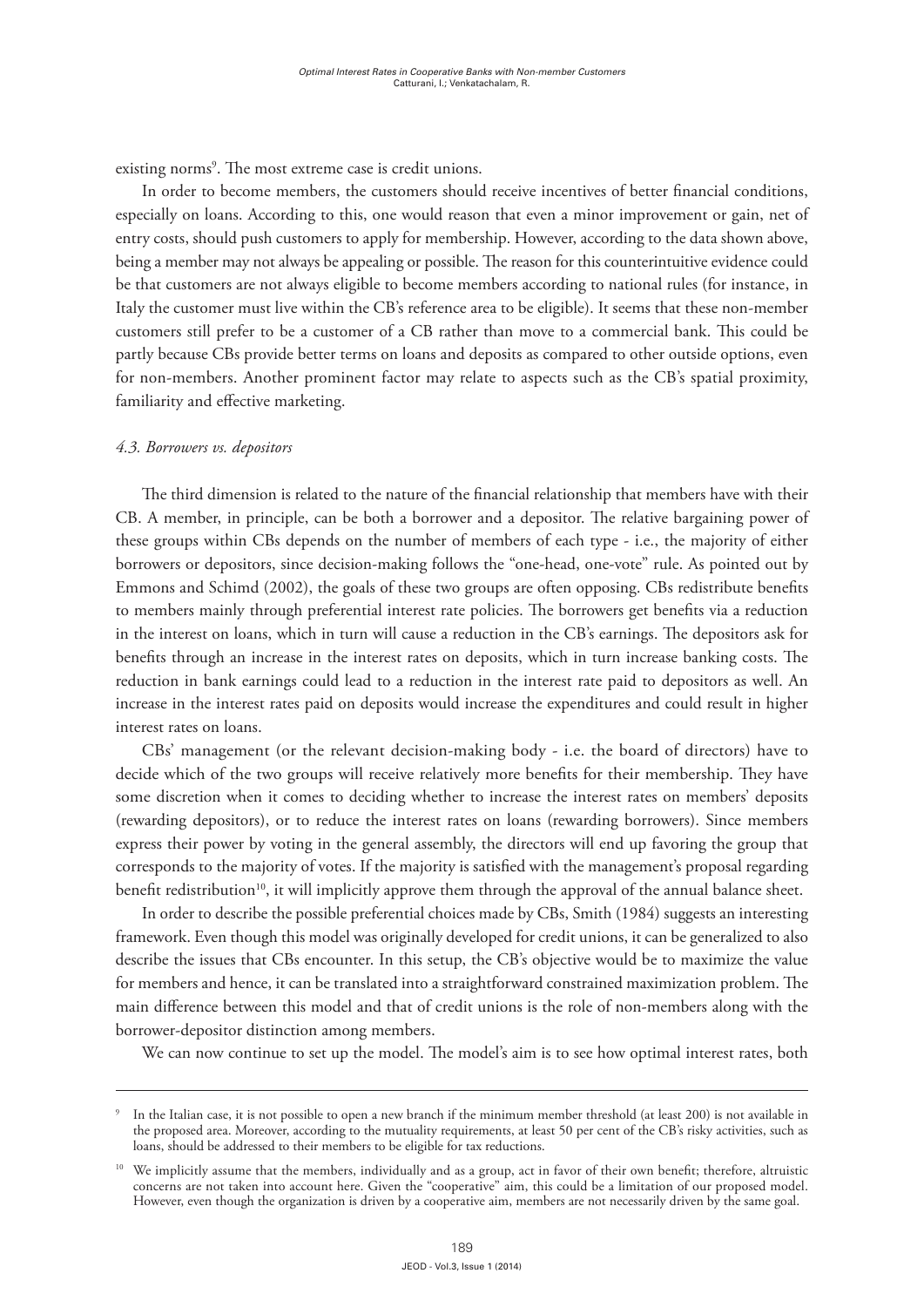for loans and deposits, vary for member and non-member customers taking into account the members' distributional composition. This is a baseline model and we have therefore considered a situation in which there is no uncertainty in order to keep the analysis simple. The generalizations, though cumbersome, are relatively straightforward.

#### **5. Model setup**

The first step in constructing this would be to understand the financial gains that members accrue through their participation in a CB. Members' Gain from Loans (NGL) and Gain from Deposits (NGD) need to be understood before we investigate the optimal interest rates associated with loans and deposits.

#### *5.1. Loans*

Let the total size of the amount loaned be  $L$ , out of which  $\alpha L$  is the share of the total loans going to members and  $(1-\alpha)L$  is the share of total loans going to non-members. Let the total size of the amount loaned be *L*, out of which  $\alpha$ L is the share of the total local loans  $\alpha$ 

# $L = \alpha L + (1 - \alpha) L = L_M + L_{NM}$

Let rM be the interest rate on the loan for the members while rNM represents the interest rate charged for the non-members. The rate at which the CB can borrow from other banks is rB. Lastly, let rO be the outside option for members and non-members (rO- $r_{NM} r_{NM}$  is the gap that allows CBs to attract customers from competitors). The following ordering of the rates is needed to align incentives for being a member, where  $rO$  and  $rB$  are exogenously determined:  $\frac{1}{2}$  members, where role role rates is not customers from competitors). The following ordering of the rates is nee Let rM be the interest rate on the loan for the members while rNM represents the interest rate charged  $\overline{G}$ 

$$
r_B < r_M < r_{NM} \le r_o
$$

We assume the loan demand schedules for both groups to be:

 $\tau$  satisfy the following, where i $\tau$  is exogenously given  $\tau$ 

$$
L_M = \vartheta(r_O - r_M)
$$

$$
L_{NM} = \omega(r_O - r_{NM})
$$

# *5.2 Deposits 5.2 Deposits 5.2 Deposits 5.2. Deposits 5.2 Deposits 5.2 Deposits*

sume that the members' total size of deposits is  $\beta D$  and that  $(1-\beta)D$  be the share of non-member deposits out of the total deposits held by the CB. Assume that the members' total size of deposits is *βD* and that *(1-β)D* be the share of non-Assume that the members' total size of deposits is  $\beta D$  and that  $(1-\beta)D$  be the share of non-member Assume that the members total size of deposits is  $pD$  and the case of the CB.

$$
D = \beta D + (1 - \beta)L = D_M + D_{NM}
$$

rate at which the CB can borrow from other banks and iO be the outside option for the members and non-members ( $i_{NM}$  - iO is the gap that allows CBs to attract customers from competitors). Aligning with the cooperatives aim to give priority to members, the different rates of return on deposits have to satisfy the with the cooperatives aim to give priority to members, the different rates of return on deposits have  $\mathcal{L}$ Let iM be the rate of return on the deposits for the members, iNM, be the non-member rate, iB, the the cooperatives aim to give priority to members, the different rates of return on deposits have to satisfy the  $\mathbf{t}$  the following, where is expected in  $\mathbf{t}$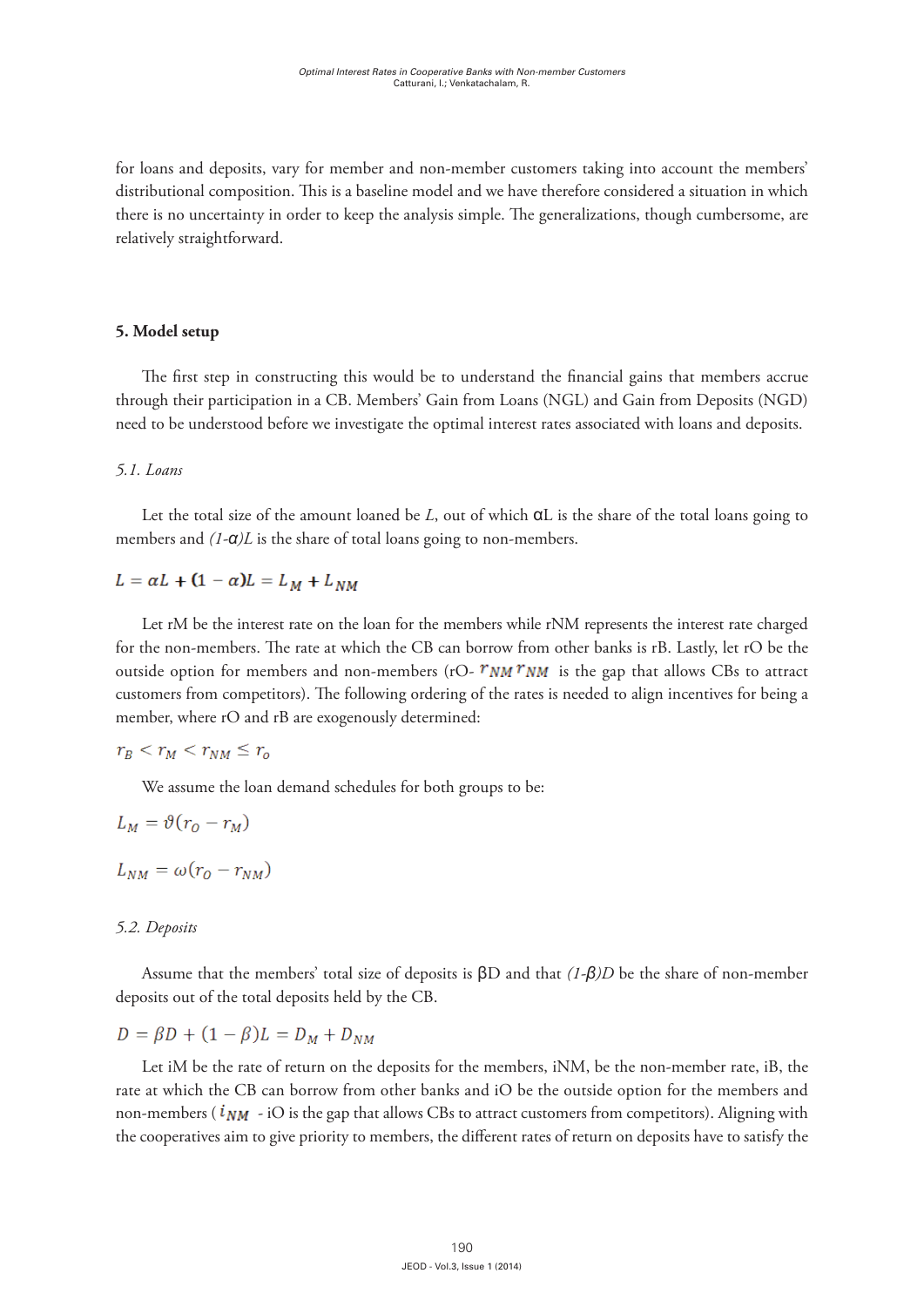following, where iO is exogenously given $11$ : to satisfy the following, where i $\alpha$  is exogenous ly given  $\alpha$  is exogenous.

$$
i_M > i_{NM} \geq i_O
$$

We assume the following supply schedules for members and non-members: We assume the following supply schedules for members and non-members: We assume the following supply schedules for members and non-members:

$$
D_M = \mu(i_M - i_O)
$$

$$
D_{NM} = \varphi(i_{NM} - i_0)
$$

#### *5.3 Objective Function 5.3 Objective Function 5.3. Objective function*

e CB's objective is taken to be the maximization of the welfare of its members. We do not focus on the members' non-pecuniary welfare at this point; however, it could always be included if required. The members' monetary gains arise from two different channels: (i) the gains from preferential interest rates on loans for members, and (ii) the other banks. Net Gain from Loans (NGL) and Net Gain from the Deposits (NGD) can be formulated as  $\mathcal{E} = \{ \text{Syl}, \text{Syl}, \text{Syl}, \text{Syl}, \text{Syl}, \text{Syl}, \text{Syl}, \text{Syl}, \text{Syl}, \text{Syl}, \text{Syl}, \text{Syl}, \text{Syl}, \text{Syl}, \text{Syl}, \text{Syl}, \text{Syl}, \text{Syl}, \text{Syl}, \text{Syl}, \text{Syl}, \text{Syl}, \text{Syl}, \text{Syl}, \text{Syl}, \text{Syl}, \text{Syl}, \text{Syl}, \text{Syl}, \text{Syl}, \text{Syl}, \text{Syl}, \text{Syl}, \text{Syl}, \text{Syl}, \$  $T$   $\overline{C}$  objective is taken to be the maximization of the maximization of the welfare of its members. We do not the members of the welfare of  $\overline{C}$ The CB's objective is taken to be the maximization of the welfare of its members. We do not focus on on loans for members, and (ii) th on loans for members, and (ii) the gains from better returns on the deposits for members compared to<br> follows: other banks. Net Gain from Loans (NGL) and Net Gain from the Deposits (NGD) can be formulated as<br>follows:  $\mathcal{O}$  deposits ( $\mathcal{N}$ ) can be found as follows: follows:

 $NGL = (r_O - r_M)L_M + (r_{NM} - r_M)L_{NM}$  $NGD = (i_M - i_Q)D_M + (i_M - i_{NM})D_{NM}$ 

The CB's objective can be viewed as a task of finding the optimal interest rates for loans and rates of return for deposits for both members and non-members, so as to maximize the member's welfare. After simplifying it a bit, the objective function can be written as:

 $NGL + NGD$ max  $r_M$ ,  $r_{NM}$ ,  $i_M$ ,  $i_{NM}$ 

$$
\max_{r_M, r_{NM'} \, i_{M'} \, i_{NM}} L_M(r_0 - r_M) + L_{NM}(r_{NM} - r_M) + D_M(i_M - i_0) + D_{NM}(i_M - i_{NM})
$$

We also add the composition factor underlying the member structure - whether the majority of the we also add the composition ractor difference the member structure whether the majority of the<br>members are borrowers or depositors. We can weigh the members' net gains from loans and deposits with the parameter capturing the average preference towards each of these two categories. This parameter,  ${\bf v}$ , will  $\frac{1}{\sqrt{1-\frac{1}{\sqrt{1-\frac{1}{\sqrt{1-\frac{1}{\sqrt{1-\frac{1}{\sqrt{1-\frac{1}{\sqrt{1-\frac{1}{\sqrt{1-\frac{1}{\sqrt{1-\frac{1}{\sqrt{1-\frac{1}{\sqrt{1-\frac{1}{\sqrt{1-\frac{1}{\sqrt{1-\frac{1}{\sqrt{1-\frac{1}{\sqrt{1-\frac{1}{\sqrt{1-\frac{1}{\sqrt{1-\frac{1}{\sqrt{1-\frac{1}{\sqrt{1-\frac{1}{\sqrt{1-\frac{1}{\sqrt{1-\frac{1}{\sqrt{1-\frac{1}{\sqrt{1-\frac{1}{\sqrt{1-\frac{1}{\sqrt{1-\frac{1$  $\frac{1}{\sqrt{1-\frac{1}{\sqrt{1-\frac{1}{\sqrt{1-\frac{1}{\sqrt{1-\frac{1}{\sqrt{1-\frac{1}{\sqrt{1-\frac{1}{\sqrt{1-\frac{1}{\sqrt{1-\frac{1}{\sqrt{1-\frac{1}{\sqrt{1-\frac{1}{\sqrt{1-\frac{1}{\sqrt{1-\frac{1}{\sqrt{1-\frac{1}{\sqrt{1-\frac{1}{\sqrt{1-\frac{1}{\sqrt{1-\frac{1}{\sqrt{1-\frac{1}{\sqrt{1-\frac{1}{\sqrt{1-\frac{1}{\sqrt{1-\frac{1}{\sqrt{1-\frac{1}{\sqrt{1-\frac{1}{\sqrt{1-\frac{1}{\sqrt{1-\frac{1$ members are borrowers or depositors. We can weigh the members' net gains from loans and deposits with<br>the parameter capturing the average preference towards each of these two categories. This parameter, γ, will take the value one if the board of the cooperative has a complete borrower majority while **γ**=1/2 will imply that the board is neutral between the interests of these two categories. The modified objective function will now be: now be:

$$
\max_{r_M, r_{NM}, i_M, i_{NM}} \gamma [L_M(r_0 - r_M) + L_{NM}(r_{NM} - r_M)] + (1 - \gamma)[D_M(i_M - i_0) + D_{NM}(i_M - i_{NM})]
$$

The implicit assumption is that deposits and loans essentially mature after one period. However, this is not the case in reality, since the loans and deposits have different maturity periods across customers. We can capture the proportions of loans and deposits that are retired during each period,  $\frac{1}{2}$ The implicit assumption is that deposits and loans essentially mature after one period. However, this is not the case in reality, since the loans and deposits have different maturity periods across customers. We can

discount rates or Assuming that a constant proportion, every period, of the loans are retired every period, th<br>The loans are retired every period, the loans are retired every period, the loans are retired every period, th

capture the proportions of loans and deposits that are retired during each period,  $\epsilon$ 

<sup>&</sup>lt;sup>11</sup> While the interbank lending rate, rB, is an important boundary for the definition of the interest rate on loans (e.g. Eurirs or Euribor), the same is not true for iB, the corresponding rate on deposits. For this reason, we do not include iB as a boundary<br>in our model. It such a factor,  $\frac{1}{2}$  for each period by a factor,  $\frac{1}{2}$  for  $\frac{1}{2}$  factor,  $\frac{1}{2}$ in our model. in our model. discount in the intervant lenging rate, rb, is an important poundary for the definition of the interest rate on loans (e.g. Eurifs or<br>Furibor), the same is not true for iB, the corresponding rate on deposits. For this reas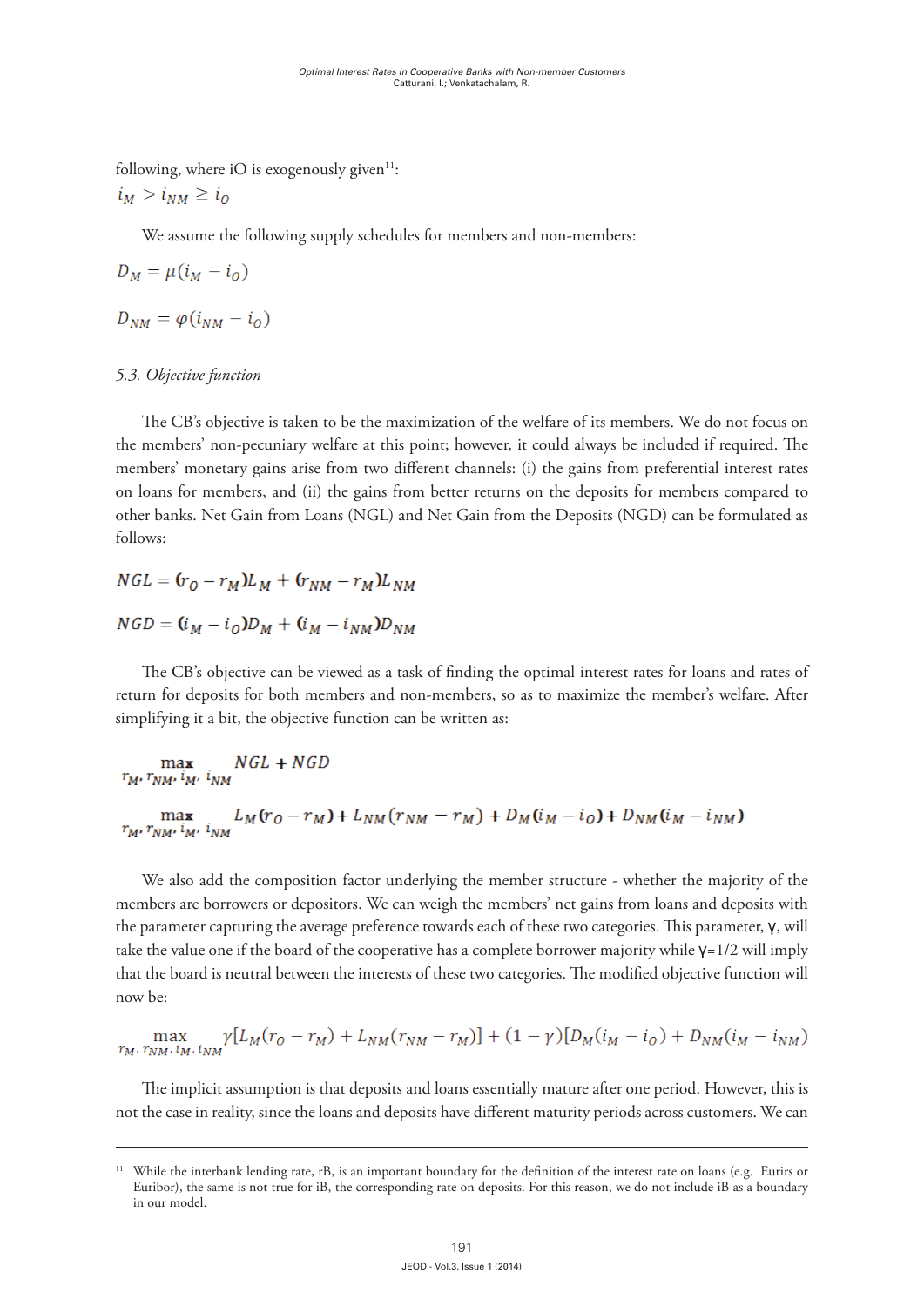modify this structure, as in Smith (1984), to introduce parameters that capture the proportions of loans and deposits that are retired during each period,  $\theta$ , T as well as discount rates  $\delta$ . Assuming that a constant  $p$ roportion,  $\theta$ , of the loans are retired every period, the balances would also decline every period. While calculating the present value of net gains in a given period for members' loans, one would need to account for the future stream mentioned above. It should be appropriately discounted for each period by a factor,  $\delta$ , which we assume to be constant. The same applies for deposits. The objective function is to maximize the present value of the net gains from loans and deposits for its members. This can be written as:

$$
\max_{r_M, r_{NM}, i_M, i_{NM}} \gamma \left(\frac{1+\delta}{\delta+\theta}\right) [L_M(r_O - r_M) + L_{NM}(r_{NM} - r_M)] + (1-\gamma) \left(\frac{1+\delta}{\delta+\tau}\right) [D_M(i_M - i_O) + D_{NM}(i_M - i_{NM})]
$$

*5.4 Constraints 5.4. Constraints 5.4 Constraints*

There are two distinct constraints that CBs face while striving to increase members' welfare to its maximum level. First among these constraints is the Balance Sheet Constraint. This requires that total assets and liabilities should balance.

## $L_t + I_t = D_t + R_t + U_t$

The principal assets on the left-hand side, loans  $(Lt)$  and investments  $(H)$  equal the principal liabilities on the right-hand side - i.e., deposits  $(Dt)$ , regular reserves  $(Rt)$ , and undivided earnings  $(Ut)$ . Assuming that the reserves and undivided earnings do not vary, the portfolio changes with new loans issued and is constrained by the following:

$$
\Delta L + \Delta I = \Delta D
$$

| $\Delta L = L_{t+1} - L_t$    |     |
|-------------------------------|-----|
| $\Delta I = I_{t+1} - I_t$    |     |
| $\Delta D = D_{t+1} - D_t$    |     |
| $L_{t+1} = L_t(1-\theta) + L$ |     |
| $D_{t+1} = D_t(1-\tau) + D$   | (1) |
|                               |     |

 $N_{\rm eff}$  and  $\theta_{\rm eff}$  and deposits retired during each period. Since  $\theta_{\rm eff}$ Note that **τ** and  $\theta$  capture the proportions of loans and deposits retired during each period. Since we and deposit periods and *TR* is the transfer to reserves. We can write the profit term as: need an expression in terms of *L*, we substitute (2 into (1 and obtain:The operating profits accruing to the CBs would be  $\pi = R - C - TR$ . Let r'and i'be the rates that reflect the weighted averages of the past loan and deposit periods and TR is to

$$
\pi = [r'](1 - \rho)(1 - \theta)L_t + (1 - \rho)[L_M r_M + L_{NM} r_{NM}] +
$$
  
–[i'](1 - \rho)(1 - \tau)D\_t - (1 - \rho)(1 - \tau)[D\_M i\_M + D\_{NM} i\_{NM}] +  
+r\_0 I\_{t+1} - \vartheta U\_t - FC \n(2)

transferred to regular reserves by legal requirements. For the sake of simplicity, we do not differentiate where  $FC$  are the fixed costs - i.e., estate planning, investment counseling, etc., and  $0 \le \rho < 1$  is the fraction  $\overline{a}$  differentiate between member and non-member categories for past period loans. In the m,  $\overline{a}$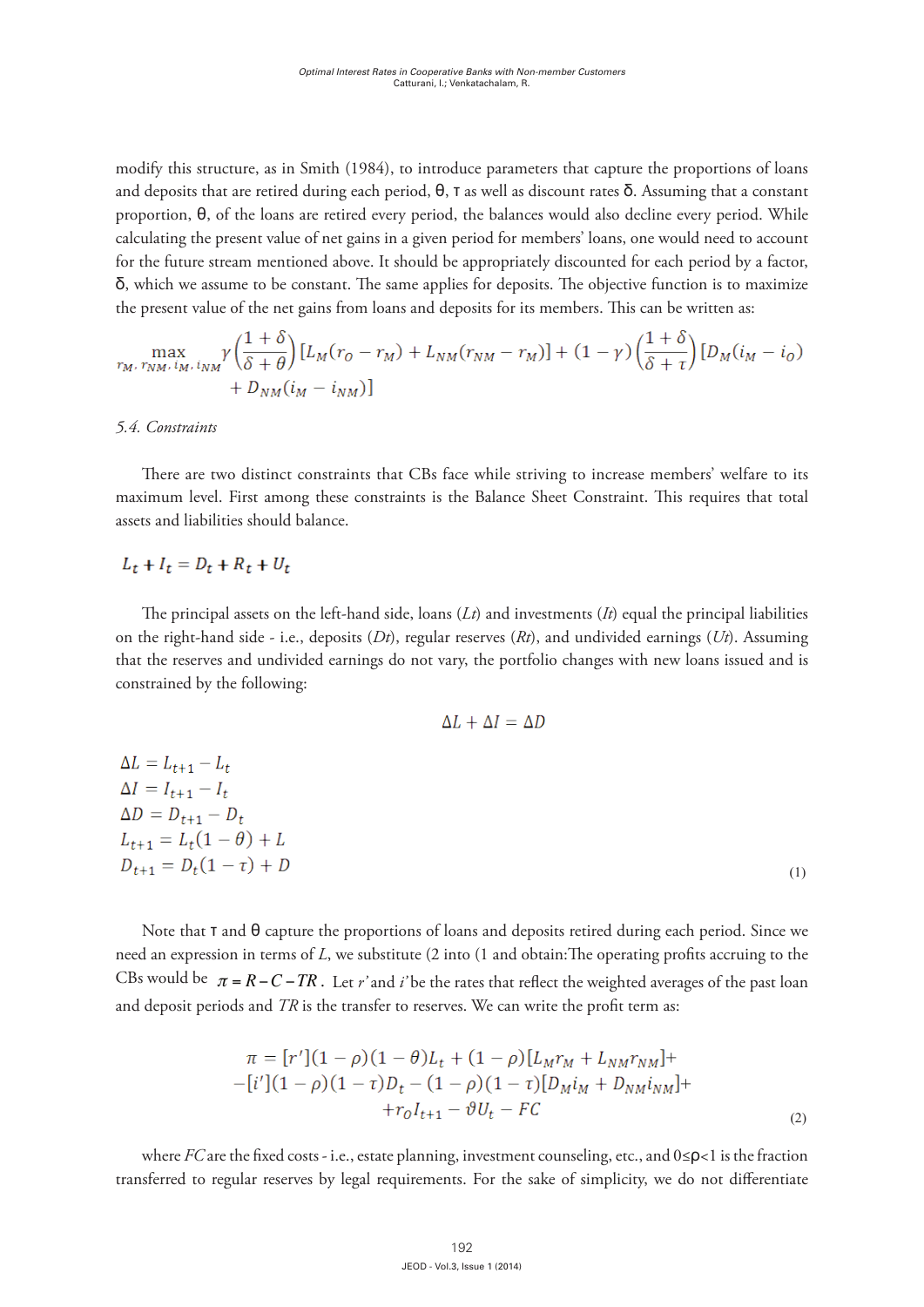between member and non-member categories for past period loans. Introducing them, however, will not change the results qualitatively. fraction transferred to regular reserves by legal requirements. For the sake of simplicity, we do not between member and non-member categories for past period loans. Introducing them, however, will not

Since

$$
L_{t+1} + I_{t+1} = D_{t+1} + R_t + U_t
$$

the relationships in (2 upon substitution will yield: the relationships in (2 upon substitution will yield: the relationships in (2 upon substitution will yield: the relationships in (2 upon substitution will yield:

$$
L_t(1 - \theta) + L + I_{t+1} = D_t(1 - \tau) + D + R_t + U_t
$$

From this we can obtain: From this we can obtain: From this we can obtain:

$$
I_{t+1} = D_t(1-\tau) + D + R_t + U_t - L_t(1-\theta) - L
$$
\n(3)

and by substituting (4 into (5, we get the profit constraint aligned with the cooperative's modus operandi, then set the profit to zero. *operandi*, then set the profit to zero.

$$
\pi = \{ [r'](1 - \rho) - r_0 \}(1 - \theta)L_t + \{ [(1 - \rho) - r_0][L_M r_M + L_{NM} r_{NM}] \} + \newline - \{ [i'](1 - \rho) + r_0 \}(1 - \tau)D_t - \{ [(1 - \rho)(1 - \tau) + r_0][D_M i_M + D_{NM} i_{NM}] \} + R_t r_0 + (r_0 - \vartheta)U_t - FC = 0
$$
\n(4)

# *5.5. Determination of optimal interest rates 5.5 Determination of Optimal Interest Rates 5.5 Determination of Optimal Interest Rates 5.5 Determination of Optimal Interest Rates*

 $\frac{1}{\sqrt{2}}$ 

Compared to credit unions, CBs face a more complex problem since they define four optimal interest  $\pi$ rates. Their objective can be seen as maximizing the loan and deposit net gains for members, weighted by the preference parameters (borrower or depositor-oriented) given the member composition. While determining these optimal interest rates, CBs are constrained by both the balance sheet and operating statement, both included in Equation (5. We set the issue as a single-period problem, given that past decisions are introduced in the inherited balance sheet, but they do not affect the process of maximizing net gains. The CB's decision process only concerns the current rate decisions<sup>12</sup>. the current rate of the current rate net gains. The CB's decision process only concerns the current rate decisions<sup>12</sup>. pared to create unions, CBs face a more complex problem since they define four optimal interest  $\frac{1}{1-\epsilon}$  is the contract of the loan and deposit net gains for includers, weighted member of preference parameters (borrower or depositor-oriented) given the member composition. While

The first order conditions of the constrained maximization problem are the following<sup>13</sup>:  $T$  first order constraints of the constraints of the following  $\overline{C}$ the current rate decisions12.

$$
\gamma \Lambda \left\{ \frac{\partial L_M}{\partial r_M} (r_O - r_M) - (L_M + L_{NM}) \right\} - \lambda \frac{\partial \pi}{\partial r_M} = 0 \tag{5}
$$

$$
\gamma \Lambda \left\{ \frac{\partial L_{NM}}{\partial r_{NM}} (r_{NM} - r_M) + L_{NM} \right\} - \lambda \frac{\partial \pi}{\partial r_{NM}} = 0
$$
\n<sup>(6)</sup>

$$
(1 - \gamma) \Phi \left\{ \frac{\partial D_M}{\partial i_M} (i_M - i_O) + (D_M + D_{NM}) \right\} - \lambda \frac{\partial \pi}{\partial i_M} = 0 \tag{7}
$$

<sup>&</sup>lt;sup>12</sup> As Smith (1984) suggested, it is assumed that all parameters, exogenous market rates and functional relationships are known with certainty.

<sup>&</sup>lt;sup>13</sup> We do not demonstrate here that the bordered Hessian matrix is negative definite to show that the second-order conditions hold.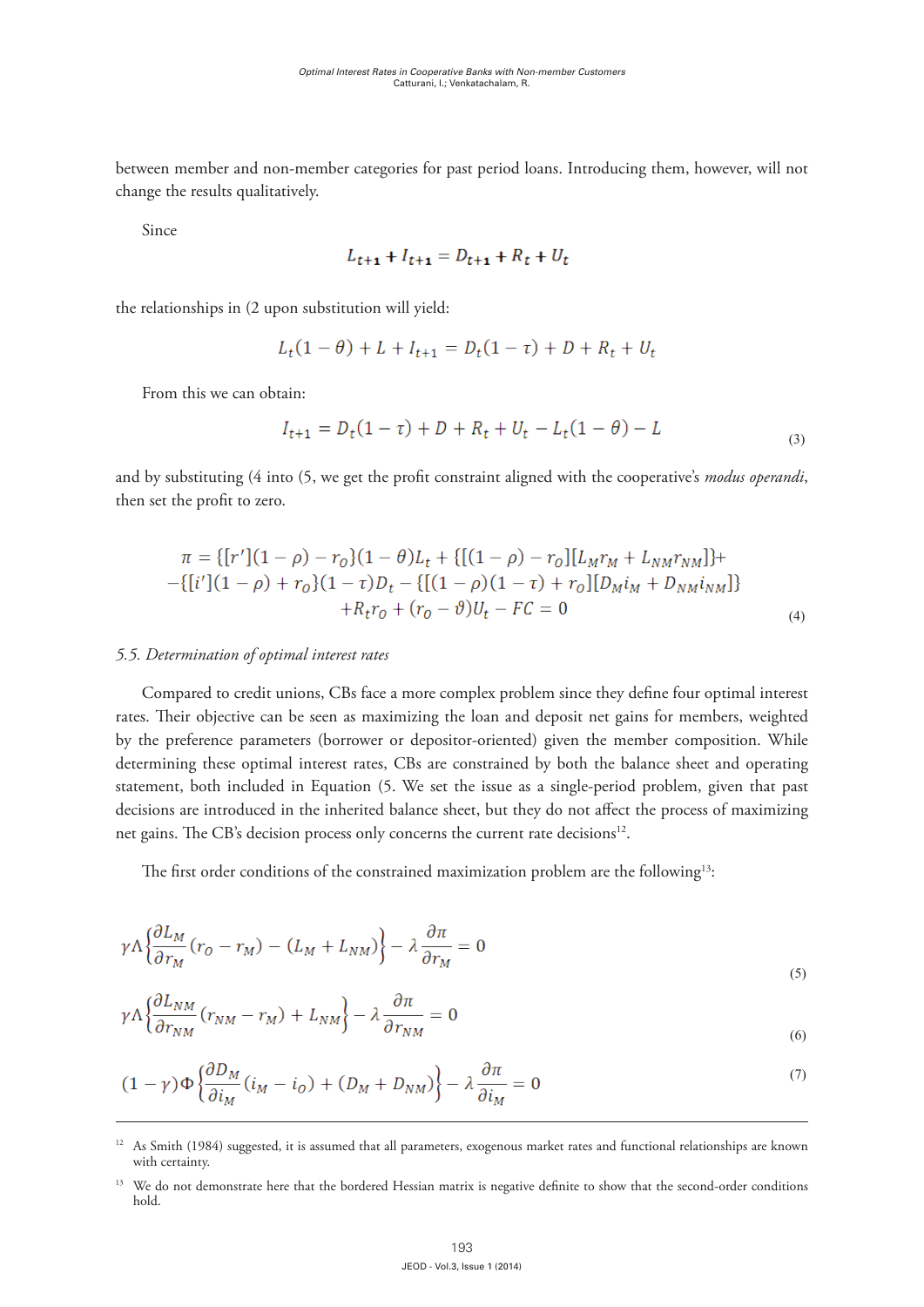$$
(1 - \gamma) \Phi \left\{ \frac{\partial D_{NM}}{\partial i_{NM}} (i_M - i_{NM}) - D_{NM} \right\} - \lambda \frac{\partial \pi}{\partial i_{NM}} = 0
$$
\n(8)

$$
\pi = 0
$$

(9)

 $(1+\delta)$ ,  $(1+\delta)$  $\delta t$  rates on profit rates on profit  $\delta t$  is the above expression, and  $\delta t$  is a following  $\delta t$  is an as follows: where  $\lambda$  is the Lagrangian multiplier,  $\Lambda = \left(\frac{1}{8+Q}\right)$ ,  $\Phi = \left(\frac{1}{8+Q}\right)$ , the partial effects of changes in nterest rates on profits in the above expression, are as follows: where  $\lambda$  is the Lagrangian multiplier.  $\Lambda = \left(\frac{1+\delta}{\delta+\theta}\right), \Phi = \left(\frac{1+\delta}{\delta+\tau}\right)$ , the partial effects of changes in interest rates on profits in the above expression, are as follows: , the partial effects of changes in interest rates on profits in the above expression, are as follows: where  $\lambda$  is the Lagrangian multiplier,  $\Lambda = \left(\frac{1+\delta}{s+\delta}\right)$ ,  $\Phi = \left(\frac{1+\delta}{s+\delta}\right)$ , the partial effects of changes in iterest rates on profits in the above expression, are as follows:

$$
\frac{\partial \pi}{\partial r_M} = \left\{ \left[ (1 - \rho) - r_o \right] \left[ \frac{\partial L_M}{\partial r_M} r_M + L_M \right] \right\} = \left\{ \left[ (1 - \rho) - r_o \right] \left[ L_M \left( 1 + \varepsilon_{r_M}^{L_M} \right) \right] \right\}
$$
\n
$$
\frac{\partial \pi}{\partial r_{NM}} = \left\{ \left[ (1 - \rho) - r_o \right] \left[ L_{NM} \left( 1 + \varepsilon_{r_{NM}}^{L_{NM}} \right) \right] \right\}
$$
\n
$$
\frac{\partial \pi}{\partial i_M} = \left\{ \left[ (1 - \rho) (1 - \tau) + r_o \right] \left[ D_M \left( 1 + \varepsilon_{i_M}^{D_M} \right) \right] \right\}
$$
\n
$$
\frac{\partial \pi}{\partial i_{NM}} = \left\{ \left[ (1 - \rho) (1 - \tau) + r_o \right] \left[ D_{NM} \left( 1 + \varepsilon_{i_{NM}}^{D_{NM}} \right) \right] \right\}
$$

 

demands with respect to different interest rates. Their interpretations are quite straightforward in this case. demands with respect to different interest rates. Their interpretations are quite straightforward in The ε terms in the above expressions denote the respective partial elasticities of loan and deposit The ε terms in the above expressions denote the respective partial elasticities of loan and deposit

The corresponding optimal interest rates are:  $\frac{1}{1}$  as Smith (i) is assumed that all parameters, experimented, experimental relationships are laterated rates are laterated rates and functionships are laterated rates are laterated rates and functionships are later  $1 - 8 - 1$  $\frac{1}{2}$  as suggested, it is assumed that all parameters, exogenous market rates and functional relationships are later  $\frac{1}{2}$ 

$$
r_M^* = r_O - \left[ \frac{\frac{\lambda}{\gamma \Lambda L_M} \frac{\partial \pi}{\partial r_M} + \frac{1}{\alpha}}{\frac{\partial L_M}{\partial r_M} \frac{1}{L_M}} \right]
$$
  

$$
r_{NM}^* = r_M + \left[ \frac{\frac{\lambda}{\gamma \Lambda L} \frac{\partial \pi}{\partial r_{NM}} - (1 - \alpha)}{\frac{\partial L_{NM}}{\partial r_{NM}} \frac{1}{L}} \right]
$$
  

$$
i_M^* = i_O - \left[ \frac{\frac{\lambda}{(1 - \gamma) \Phi D_M} \frac{\partial \pi}{\partial i_M} + \frac{1}{\beta}}{\frac{\partial D_M}{\partial i_M} \frac{1}{D_M}} \right]
$$
  

$$
i_{NM}^* = i_M + \left[ \frac{\frac{\lambda}{(1 - \gamma) \Phi D} \frac{\partial \pi}{\partial i_M} - (1 - \beta)}{\frac{\partial D_{NM}}{\partial i_{NM}} - (1 - \beta)} \right]
$$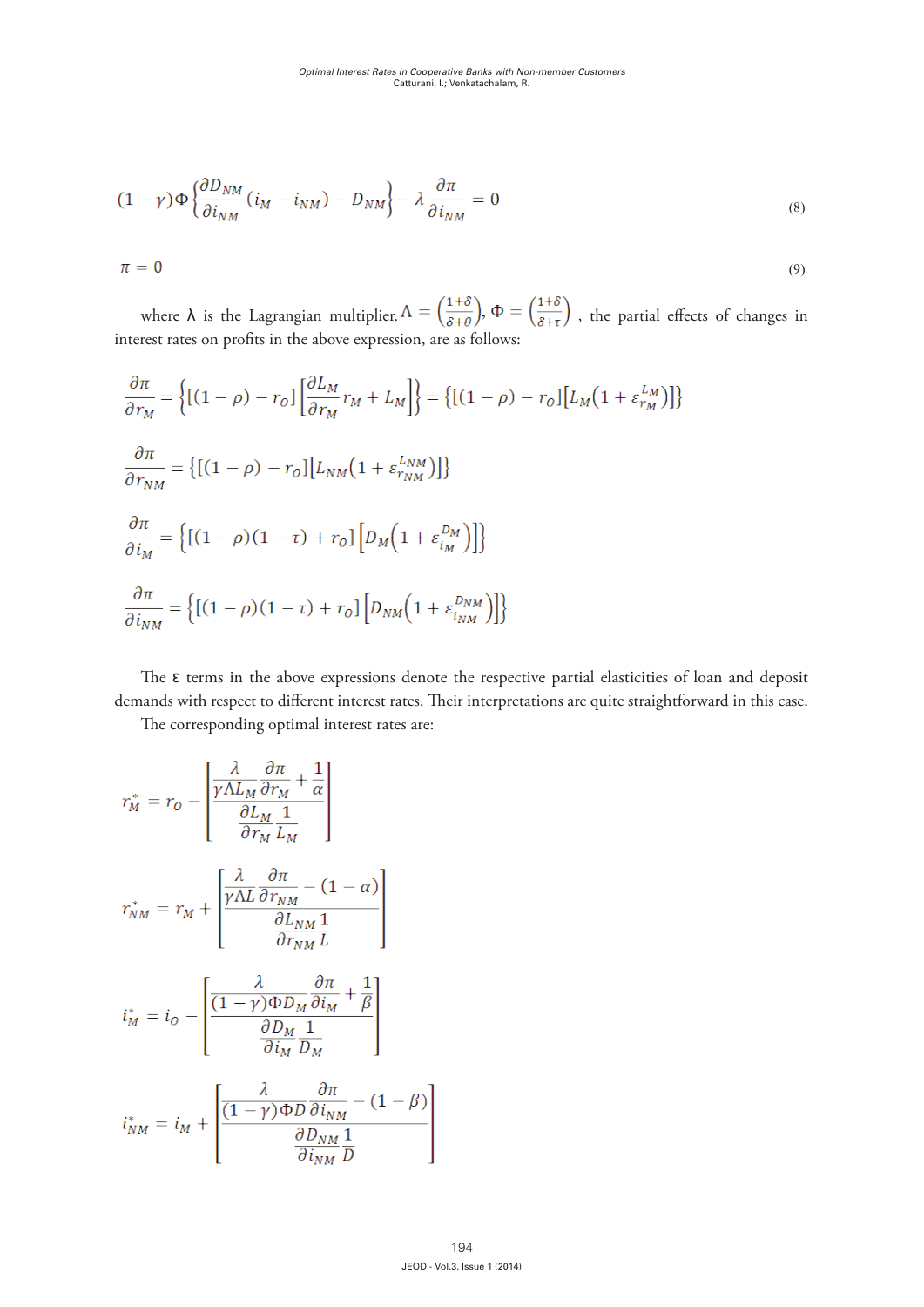As we mentioned earlier,  $\alpha$  and  $\beta$  denote the members' share of total loans and deposits. The  $\gamma$  parameter defines the CB's preferential orientation towards either borrowers or depositors. The terms within the square brackets indicate the premiums that members and non-members receive and pay respectively over and above the relevant interest rates. For example, in the case of  $r_M^*$ , the term in the square brackets indicates the reduction in the member interest rate on loans, compared to the external rates offered by other commercial banks. Similarly, in the case of  $\mathring{r_{NM}}$ , the term inside the brackets indicates the premium that the non-members must pay over members' interest rates on loans. The same story holds for (additional) interest earned on deposits by the two groups. As in Smith (1984), it is possible to classify CBs according to their preference orientation as well. Smith (1984), it is possible to classify CBs according to their preference orientation as well.

Complete Borrower Preference

\n
$$
(\gamma = 1) \qquad \frac{\partial \pi}{\partial r_M / \partial r_{NM}} > 0 \qquad \frac{\partial \pi}{\partial i_M / i_{NM}} = 0
$$
\nNeutrality

\n
$$
(\gamma = 0.5) \qquad \frac{\partial \pi}{\partial r_M / \partial r_{NM}} > 0 \qquad \frac{\partial \pi}{\partial i_M / i_{NM}} < 0
$$
\nComplete Depositor Preference

\n
$$
(\gamma = 0) \qquad \frac{\partial \pi}{\partial r_M / \partial r_{NM}} = 0 \qquad \frac{\partial \pi}{\partial i_M / i_{NM}} < 0
$$

We can now summarize the factors that these optimal interest rates would depend on. *Remark 1.* When there is a complete depositor-oriented preference, i.e., γ=0,

*Remark 1*. When there is a complete depositor-oriented preference, i.e.,  $\gamma=0$ ,  $\mathbf{r}$  loans to members a, external interest rates and the marginal effect of  $\mathbf{r}$  $\frac{1}{1}$  interest rate (on loans) for members depends on the share and size of members depends on the share and size of members depends on the share and size of members dependent on the share and size of members dependen *Remark 1*. When there is a complete depositor-oriented preference, i.e., γ=0,

- 1. Interest rates on loans:  $t_{\text{atoc}}$  and  $t_{\text{atoc}}$  rates and the marginal effect of  $\mathcal{L}_{\text{atoc}}$ 
	- members α, external interest rates and the marginal effect of (member) interest rates on their loan . The optimal interest rate (on loans) for members depends on the share and size of total loans to demand functions.
	- . For non-members, the optimal interest rate depends on their share in total loans 1-α, rates offered For non-members, the optimal interest rate depends on their share in total loans 1-α, to members, total loan size and the marginal effect of rNM on their loan demand schedules.
	- . They are independent of the marginal effects of rM and rNM via the profit channel. They are independent of the marginal effects of rM and rNM via the profit channel.  $\frac{1}{2}$
	- 2. Interest rates on deposits: 2. Interest rates on deposits:
		- . The optimal interest rate (for deposits) for members depends on the share and size of total deposits The optimal interest rate (for deposits) for members depends on the share and size of of members  $β$ , external interest rates and the marginal effect of (member) interest rates on their deposit demand functions. total deposits of members applies of members and size of  $\epsilon = 1 - \epsilon$ 
			- $\blacksquare$  For non-members, the optimal interest rate depends on their share in total deposits 1-β, rates offered to members, total deposit size and the marginal effect of iNM on their deposit demand schedules. deposit demand schedules.
		- . They are dependent on the marginal effects of iM and iNM via the profit channel and these in turn depend on partial demand elasticities  $\varepsilon_{i_{M}}^{U_{M}}$ ,  $\varepsilon_{i_{N_{M}}}^{U_{N_{M}}}$
	- 3. The optimal rates also depend on the discount rates and share of loans (deposits) retired 3. The optimal rates also depend on the discount rates and share of loans (deposits) retired every period.

*Remark 2.* When there is an absolute borrower-orientated preference, i.e., γ=1, the *Remark 2.* When there is an absolute borrower-orientated preference, i.e., γ=1, the dependence relations are symmetric to the previous remark.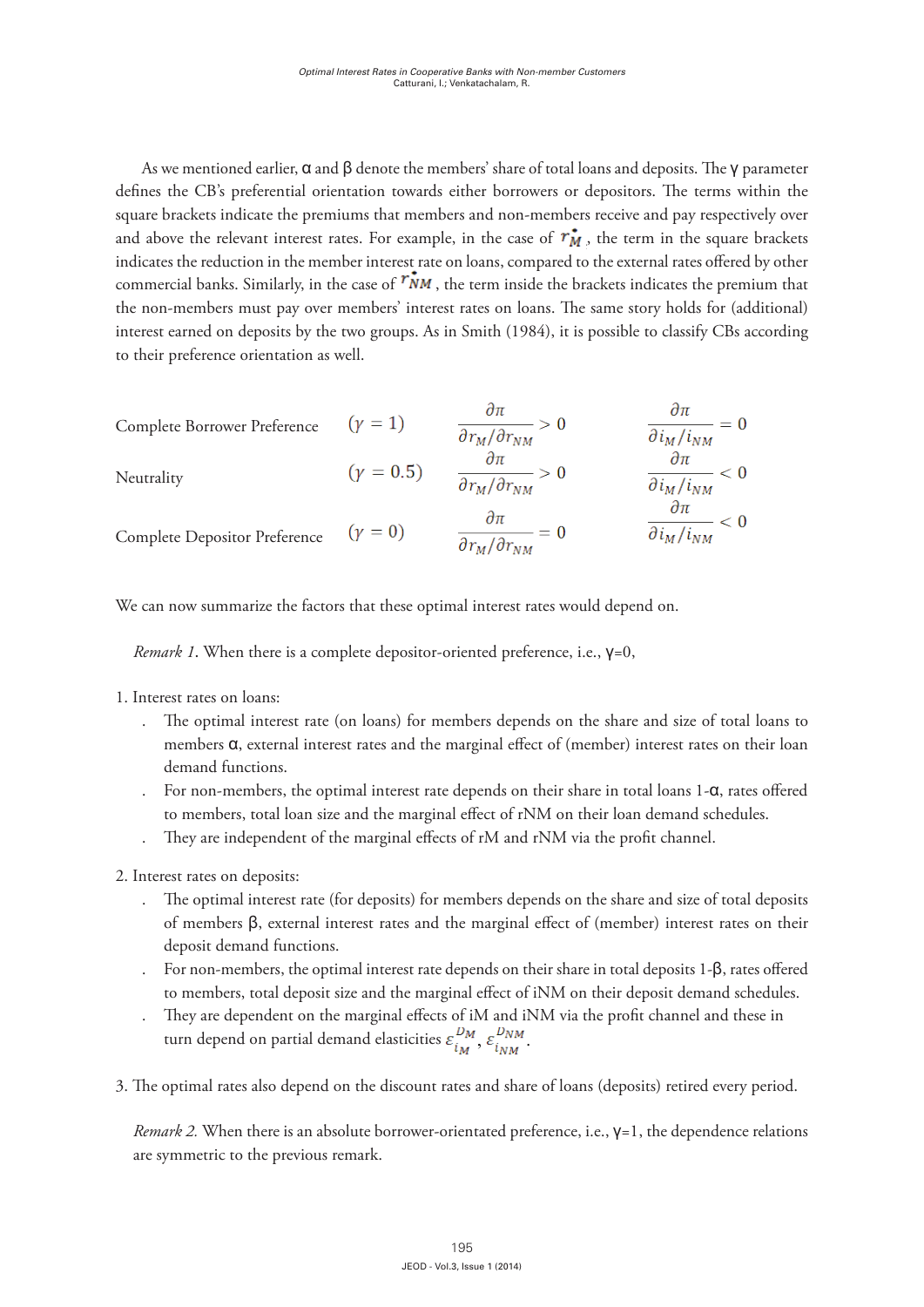- 1. Interest rates on loans:  $1.$  Interest rates on  $1.$  Interest rates on  $1.$  Interest rates on  $1.$  $\overline{3}$ . The optimal rates also depend on the discount rates and share of loans (deposits) retired on the discount rates and share of loans (deposits) retired on the discount rates and share of loans (deposits) retired o
- . The optimal interest rate (on loans) for members depends on the share and size of total loans to members  $\alpha$ , external interest rates and the marginal effect of (member) interest rates on their loan demand functions. • The optimal interest rate (on loans) for members depends on the share and size of The optimal interest rate (on loans) for members depends on the share and size of total loans to demand functions.  $\frac{1}{1-\epsilon}$  in the optimal interest rate on the share in the share in the share in the share in the share in the share in the share in the share in the share in the share in the share in the share in the *Removers 3. external interest rates and the marginal effect of (member) interest* 
	- . For non-members, the optimal interest rate depends on their share in total loans  $1$ - $\alpha$ , rates offered to members, total loan size and the marginal effect of rNM on their loan demand schedules.  $\frac{1}{2}$  and  $\frac{1}{2}$  and  $\frac{1}{2}$  rates since  $\frac{1}{2}$ 1. Interest rates on loans:
		- . They are also dependent on the marginal effects of rM and rNM on profit and these in turn depend on partial demand elasticities  $\varepsilon_{r_M}^{L_M}, \varepsilon_{r_M}^{L_M}$ For the optimal interest rate of the optimal interest of the marginal effects of rM and rNM on profit and these in turn depend<br>  $\frac{LM}{M}$   $\frac{LM}{M}$
		- 2. Interest rates on deposits:  $\mathbf{r}$  non-members, the optimal interest rate depends on the optimal interest rate in total loans 1-  $\mathbf{r}$ 
			- $\mathbb{Z}$ , interest rates on deposits. 2. The optimal interest rate (for deposits) for members depends on the share and size of total loans to members  $\beta$ , external interest rates and the marginal effect of (member) interest rates on their deposit demand functions. demand schedules.
	- . For non-members, the optimal interest rate depends on their share in total deposits  $1-\beta$ , rates offered to members, total deposit size and the marginal effect of iNM on their deposit demand exchedules. schedules. offered to members, total deposit size and the marginal effect of iNM on their deposit demand<br>1 1 1  $\mathcal{L}$  non-members, the optimal interest rate depends on the on the on the interest rate  $\mathcal{L}$ 2. Interest rates on deposits:  $\theta$  schedules.
		- . They are independent of the marginal effects of iM and iNM via the profit channel.  $\mathbb{R}$  rates of the matrix size and the matrix size and the matrix size and the matrix  $\mathbb{R}$

*Remarks 3. Period.* When the preference is not entirely borrower- or depositor-oriented, i.e., 0. **0.** 3. The optimal rates also depend on the discount rates, as well as the share of loans (deposits) retired every period. deposit demand schedules.  $\mathbf{r}$ 

*Remark 3.* When the preference is not entirely borrower- or depositor-oriented, i.e., 0<**γ** <1  $R(X, \ldots, \ldots, \ldots, \ldots)$ 

- 1. For members: *Remark 3. <b>Remark 3. Remark 3. Remark 3. Remark 3. Remark 3. Remark 3. Remark 3. Remark 3. <i>Remark 3.* 
	- . The optimal interest rates for member loans (deposits) depends on external rates, the share  $\alpha$  ( $\beta$ ) and size of total loans (deposits) by members, as well as the marginal effect of member interest rates on their loan (deposit) demand functions.  $\mathbf{r} = \mathbf{r} \cdot \mathbf{r}$  depends on external rates for  $\mathbf{r} = \mathbf{r} \cdot \mathbf{r}$ 
		- They depend on the discount rates and share of loans (deposits) retired every period.
	- which in turn depends on the (partial) interest elasticity of demand for their loans,  $\varepsilon_{r_M}^{L_M}$  $\frac{1}{2}$ . In addition, they also depend on the marginal influence of the loan (deposit) interest rate on profits, which in turn depends on the (partial) interest elasticity of demand for the

(deposits:  $\varepsilon_{i_M}^{D_M}$ ).

- 2. For non-members:
- The optimal interest rates on non-member loans (deposits) depend on the share in total loans,  $1-\alpha$ <br>(1.8) were affected to many low shared low (deposit) size as well as  $h^{\text{ir}}$  many jul. (for a fiNM  $(1-\beta)$  rates offered to members, the total loan (deposit) size, as well as the marginal effect of iNM on their loan (deposit) demand schedules.  $\mathbf{r} = \mathbf{r} - \mathbf{r}$  rates on non-member loans (deposits) depend on the interest on the interest on the interest on the interest on the interest on the interest on the interest on the interest on the interest on the int
- . They depend on the discount rates and share of loans (deposits) retired every period.
- . In addition, they also depend on the marginal influence of the loan (deposit) interest rate on profits, which in turn depends on the (partial) interest elasticity of demand for their loans,  $\varepsilon_{\rm{NMA}}^{\rm{LMM}}$  (deposits:  $\varepsilon_{i_{NMA}}^{DNM}$ ).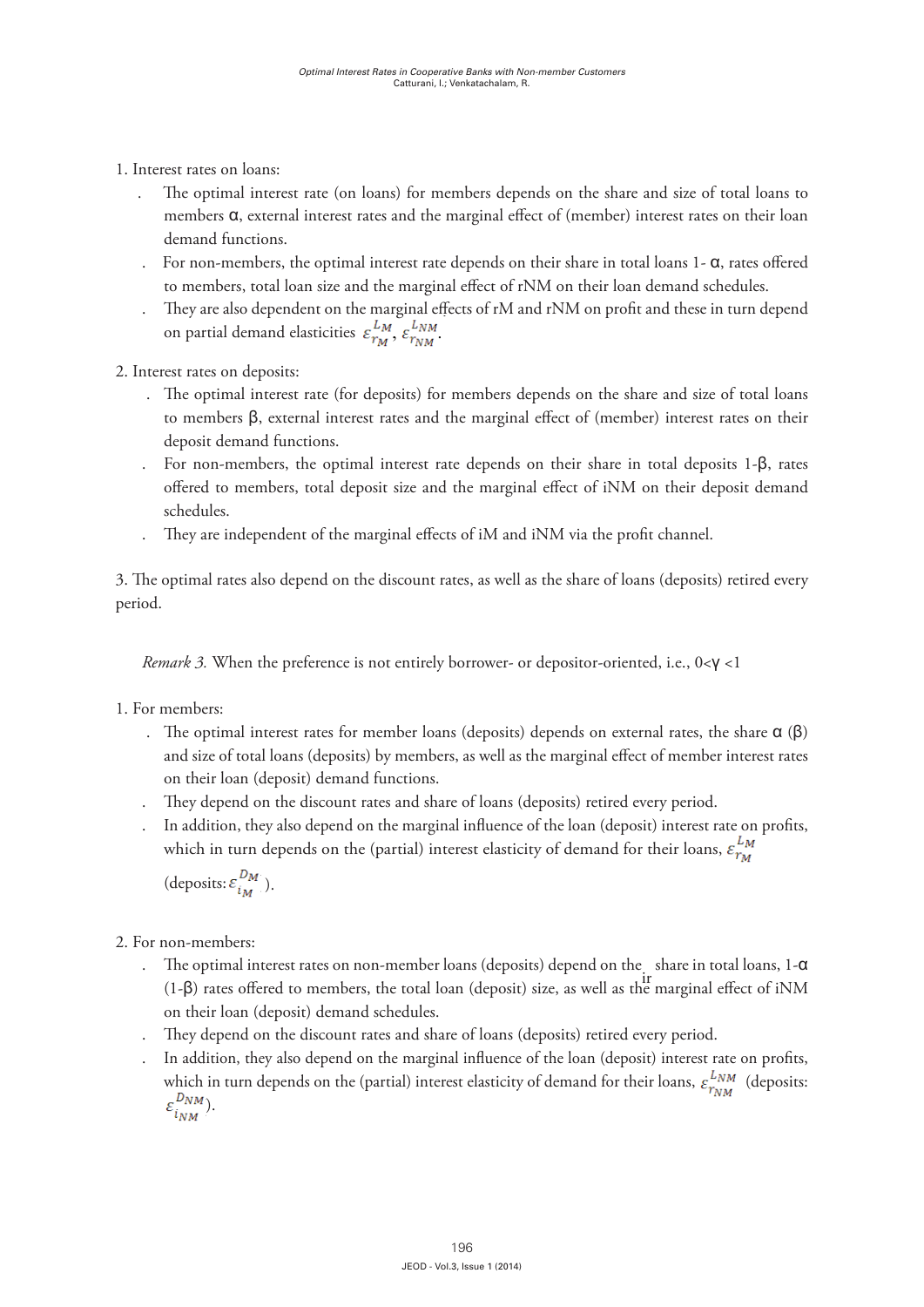#### **6. Discussion and extensions**

We considered a single-period decision-making scenario in which CBs decide optimal interest rates for loans and deposits for both members and non-members. A relatively general model of CBs with nonmember customers and with different overall orientations (depositor- or borrower-orientation) has been proposed and thus we derived the optimal interest rates within this framework. According to our results, in order to be both competitive in the market and faithful to their cooperative aim, CB interest rate settings should include a premium determined by taking into account the relevant partial elasticities for each type of customer - non-members (borrowers or depositors) and members (borrowers or depositors). The model developed here is a generalized framework that includes credit unions as a particular type of CBs for which both  $(1-α)$  and  $(1-β)$  are equal to zero.

The baseline model outlined above can be extended by introducing further complexities. The model, as we have outlined so far, has no uncertainty - i.e., no probabilities regarding default have been introduced. This can be modified to introduce risk factors associated with lending to different types of customers. This means that we have to amend the revenues and replace them with expected revenues. The risk factors associated with non-members and the resulting optimal interest rates would give a more complete description. In this exercise, we have considered how optimal interest rates can be derived for a given loan size (*L*), although we have not emphasized it throughout. The total loans are shared between members and non-members. The resulting shares  $\alpha$ ,  $(1-\alpha)$  in the case of loans,  $\beta$ ,  $(1-\beta)$  in the case of deposits, are endogenous; in turn, they depend on member and non-member demand schedules. Alternatively, we can let the total amount of the loan vary as well. From the expressions for optimal interest rates, we can see how they change for members and non-members, with respect to a change in member orientation across the spectrum (from being borrower-oriented to depositor-oriented). It is worth noting that  $α$  and  $β$  enter into the expressions for optimal rates, indicating the role played by the ratio between the outstanding loans to members to non-members, along with the preference-orientation parameter  $\gamma$  and the partial elasticity parameters  $(ε)$ .

Within this framework, we do not address dynamic or long-term motivations to keep non-members appeased. Here, members as a group have opposing aims and no explicit cooperative behavior with nonmembers, although they gain from non-members, who bring in more revenues. Members are seen as trying to maximize their gains in the current period. However, this may not be the case when repeated interactions are involved. In fact, the member and non-member groups need to "cooperate" in order to get the best possible outcome for the community of customers as a whole. This means there is a scope for negotiating each group's gains, with a long-term perspective in mind. The same holds for depositors and borrowers, especially when the same customer can play both roles. This cooperative aspect can probably be better understood in alternative frameworks that blend cooperative and competitive behavior (see Ray, 2007). For instance, it might be instructive to study the mechanics or processes by which groups reach agreements and the possibilities of coalition formation from a game-theoretic perspective. Alternatively, in the presence of repeated interactions, identifying strategies that different competing groups (such as members and non-members) employ in the absence of non-binding agreements between them may also be useful. This might shed light on how mutually beneficial outcomes are eventually reached for both groups, where there is scope for symbiotic relationships between them. Another extension includes exploring alternative frameworks to understand the role of non-members as well as the dynamic stability of non-member shares.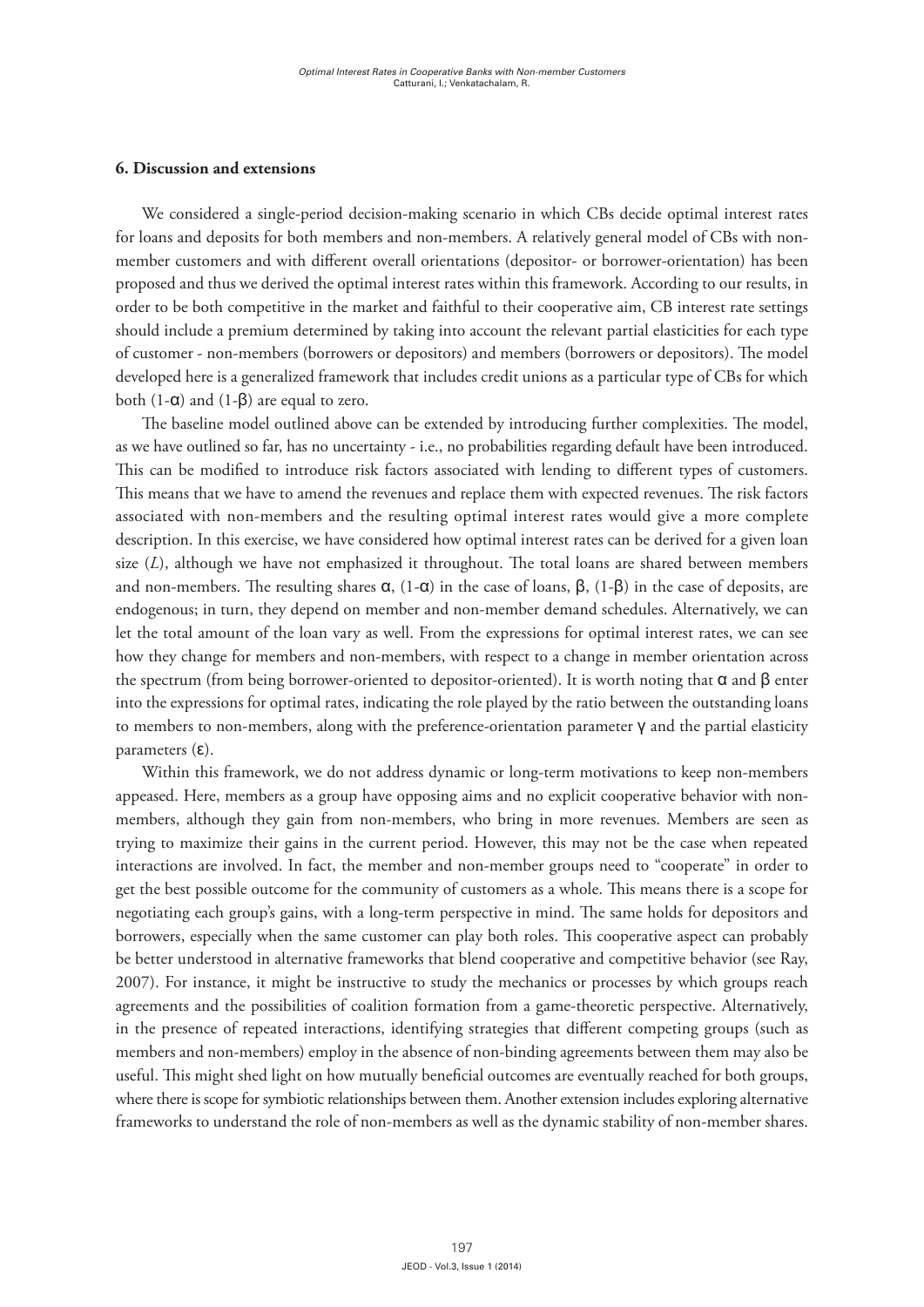# **References**

- Alexopoulos, Y., Catturani, I. and Goglio, S. (2013). Searching for a Model of Governance in Cooperative Banking. In Brazda, J., Dellinger, M. and Rößl, D. (eds.). Genossenschaften im Fokus einer neuen Wirtschaftspolitik - Bericht der XVII. Vienna 2012 Internationalen Genossenschaftswissenschaftlichen Tagung (IGT) (International Conference on Cooperative Studies). Berlin: LIT Verlag.
- Berger, A.N., Demsetz, R.S. and Strahan, P.E. (1999). The Consolidation of the Financial Services Industry: Causes, Consequences, and Implications for the Future. Journal of Banking and Finance. 23: 135- 194. [http://dx.doi.org/10.1016/S0378-4266\(98\)00125-3](http://dx.doi.org/10.1016/S0378-4266(98)00125-3)
- Berthoud, R. and Hinton, T. (1989). Credit unions in the United Kingdom. London: Policy Studies Institute.
- Bonaccorsi di Patti, E. and Gobbi, G. (2001). The changing structure of local credit markets: Are small business special?. Journal of Banking and Finance, 25: 2209–2237. [http://dx.doi.org/10.1016/](http://dx.doi.org/10.1016/S0378-4266(01)00191-1) [S0378-4266\(01\)00191-1](http://dx.doi.org/10.1016/S0378-4266(01)00191-1)
- Croteau, J.T. (1963). The Economics of Credit Union. Detroit: Wayne State University Press.
- DeYoung, R., Goldberg, L.G. and White, L.J. (1999). Youth Adolescence and Maturity at Banks: Credit Availability to Small Business in an era of Bank Consolidation. Journal of Banking and Finance, 23: 463–492. [http://dx.doi.org/10.1016/S0378-4266\(98\)00086-7](http://dx.doi.org/10.1016/S0378-4266(98)00086-7)
- [European Association of Co-operative Banks \(2013\).](https://www.google.it/url?sa=t&rct=j&q=&esrc=s&source=web&cd=1&cad=rja&uact=8&ved=0CDAQFjAA&url=http%3A%2F%2Fwww.eacb.coop%2F&ei=DV1NU4rlK-L8ygPvwoCYDg&usg=AFQjCNF2poKGfi_sakKeqQh5plV71CaFRw&sig2=gxZ9Ho8ls8NFdKX9sy9slQ&bvm=bv.64764171,d.bGQ) Official web site: [www.eacb.coop](http://www.eacb.coop)
- Emmons, W.R. and Mueller W. (1998). Conflict of Interest between Borrowers and Lenders in Credit Co-operatives: The Case of German Co-operative Banks. Federal Reserve Bank of St. Louis working paper.
- Emmons, W.R. and Schimd F.A. (2002). Pricing and Dividend Policies in Open Credit Cooperatives. Journal of Institutional and Theoretical Economics, 158: 234-255. [http://dx.doi.](http://dx.doi.org/10.1628/0932456022975439) [org/10.1628/0932456022975439](http://dx.doi.org/10.1628/0932456022975439)
- Fici, A. (2010). Italian Co-operative Law Reform and Co-operative Principles, Euricse Working Papers, 2 | 2009. Available online at: http://papers.ssrn.com/sol3/papers.cfm?abstract\_id=1615344 [Accessed: 3 February 2014].
- Goglio, S. (2009). Local credit and territorial development: General aspects and the Italian experience. In Leonardi A. (ed.) Post-war Economic Recovery and Development in Peripheral European Areas. Bologna: Il Mulino.
- Hart, O. and Moore J. (1998). Cooperative *vs*. Outside Ownership. NBER Working Paper Series, 6421 52.
- Muqtadir M. (2013). Introduction to Credit Union Statistics. Bank of England. Available online at: [www.](http://www.bankofengland.co.uk/statistics/Documents/ms/articles/art1jul13.pdf) [bankofengland.co.uk/statistics/Documents/ms/articles/art1jul13.pdf](http://www.bankofengland.co.uk/statistics/Documents/ms/articles/art1jul13.pdf). [Accessed: 3 February 2014].
- Oxford Dictionary of Economics (2009). Available online at: [www.oxfordreference.com](http://www.oxfordreference.com) [Accessed: 3 February 2014].
- Pantaleoni, M. (1898). Esame critico dei principii teorici della cooperazione. Giornale degli Economisti, XVI marzo-aprile-maggio.
- Pantaleoni, M. (1924). Un esempio di falsa cooperazione. Reprinted in Erotemi di economia (1964) II. Padova: Cedam.
- Petersen, M.A. and Rajan R.G. (1995). The effect of credit market competition on lending relationships. Quarterly Journal of Economics, 110: 407-443.<http://dx.doi.org/10.2307/2118445>
- Ray, D. (2007). A Game theoretic Perspective on Coalition Formation. Oxford: Oxford University Press. <http://dx.doi.org/10.1093/acprof:oso/9780199207954.001.0001>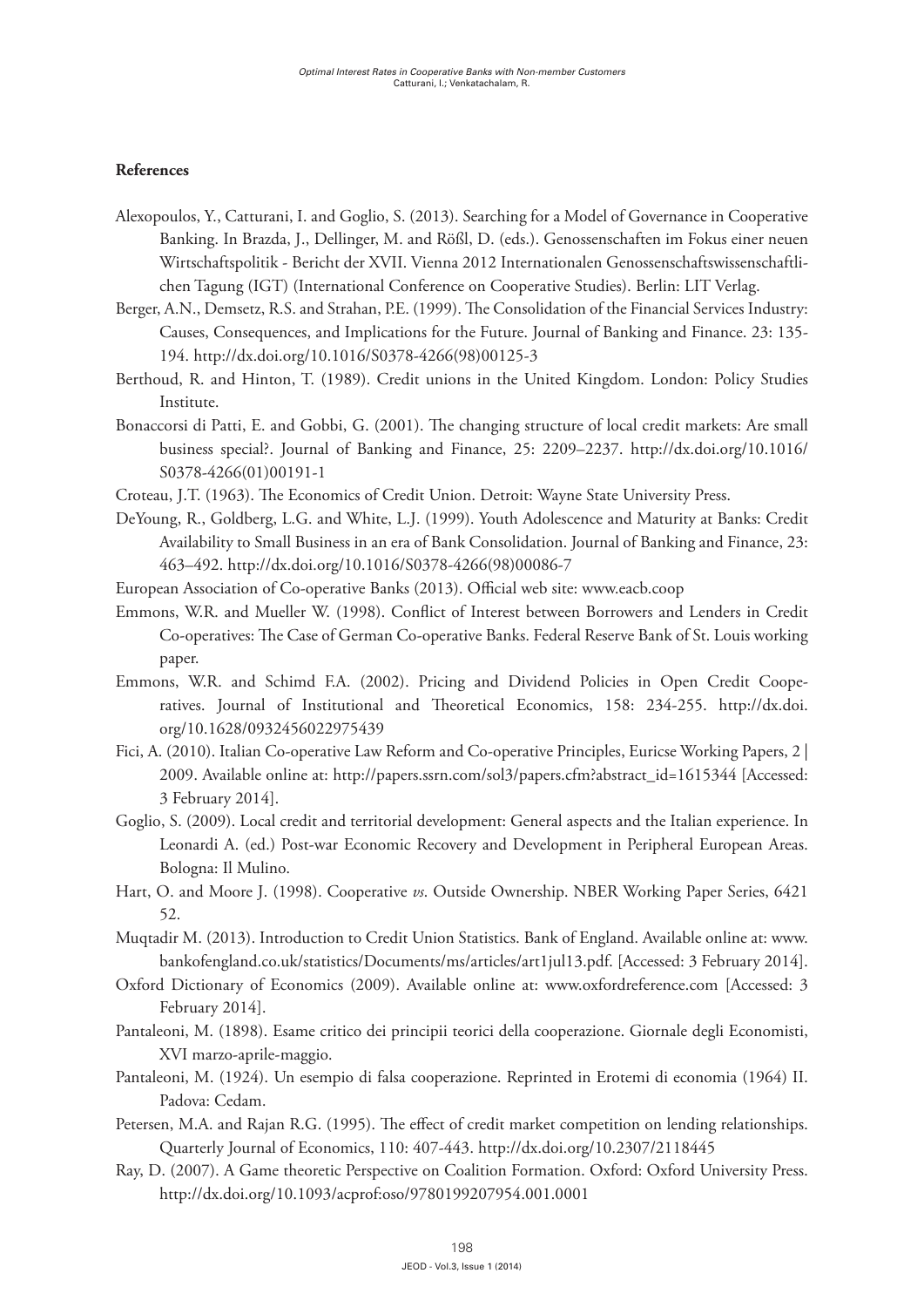- Smith, D.J. (1984). A Theoretical Framework for the Analysis of Credit Union Decision Making. The Journal of Finance, 39 (4): 1115–1168.<http://dx.doi.org/10.1111/j.1540-6261.1984.tb03899.x>
- Smith, D.J. (1988). Credit Union Rate and Earnings Retention Decisions under Uncertainty and Taxation. Journal of Money, Credit and Banking, 20 (1): 119–131. <http://dx.doi.org/10.2307/1992670>
- Smith, D.J., Cargill, T.F. and Meyer, R.A. (1981). Credit Unions: An Economic Theory of Credit Union. The Journal of Finance, 368 (2): 519–528. <http://dx.doi.org/10.2307/1991817> <http://dx.doi.org/10.2307/1991819>
- Taylor, R.A. (1977). Credit Unions and Economic Efficiency. Rivista Internazionale di Scienze Economiche e Commerciali, 24: 239–247.
- Ward, A.M. and McKillop, D. (1997). The Relationship Between Credit Unions Objects and Cooperative Philosophies. Credit Union Research Forum Working Paper, 1.